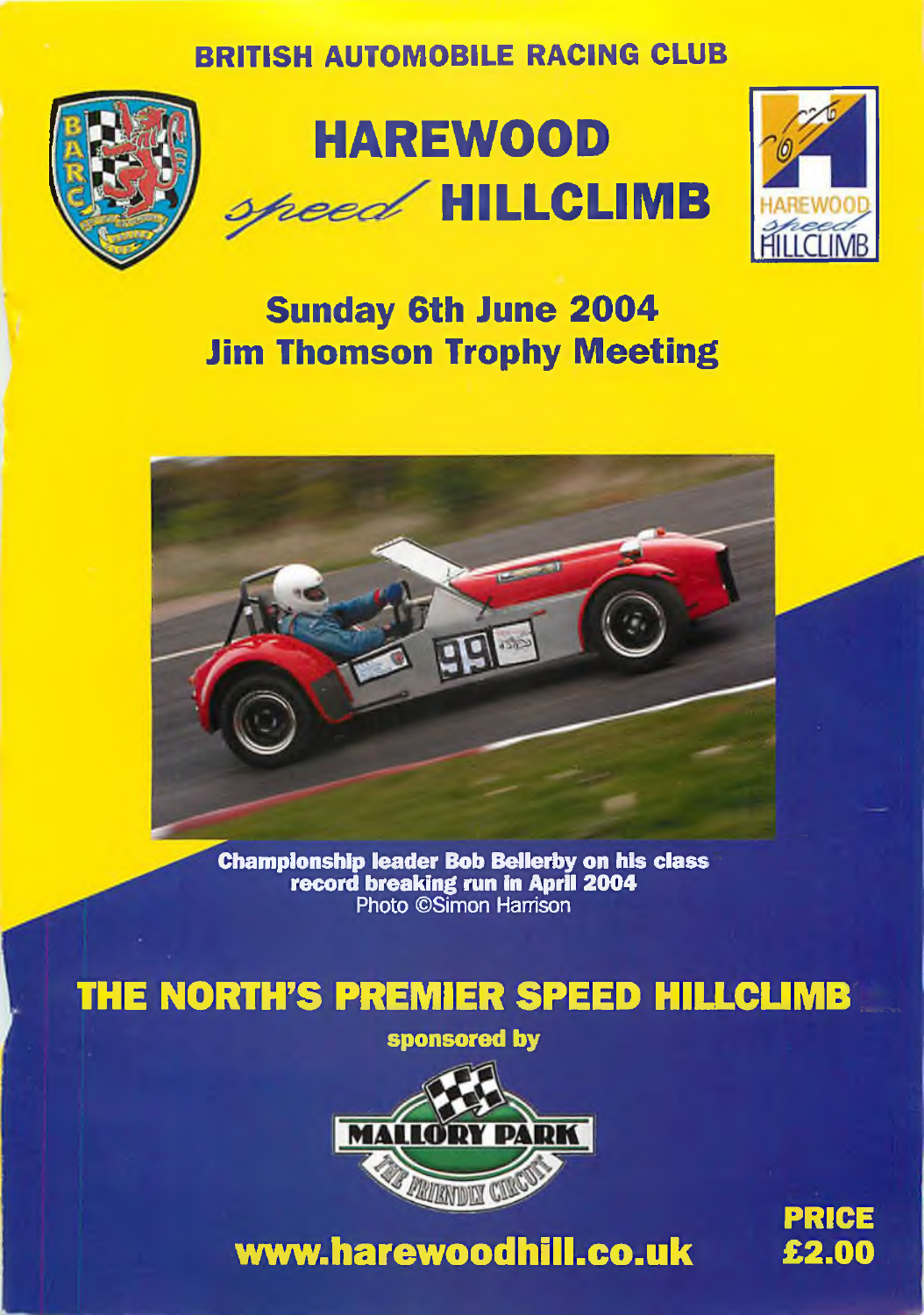

The Yorkshire Centre of the British Automobile Racing Club Ltd welcome you to the

### **JIM THOMSON TROPHY MEETING** Sunday 6<sup>th</sup> June 2004



MSA National B Permit No 22128

Round 4 of the Harewood *Speed* Hillclimb Championship *sponsored by* Mallory Park race circuit and a round of Caterham Academy



The late Jim 'Mr Guyson' Thomson exits Orchard in his Pilbeam MP40 in 1998 Photo © Frank E Hall

# WARNING VVARINING<br>Motor sport can be dangerous<br>Despite the organisers taking all reasonable precautions, unavoidable

accidents can happen. Please comply with all instructions of marshals and notices and remain in permitted areas only. */*



THEY ARE CONCERNED WITH YOUR SAFETY IT IS A FURTHER CONDITION THAT ANIMALS ARE FORBIDDEN

Proaramme desiqned and tvoeset bv Dale Cordinqlev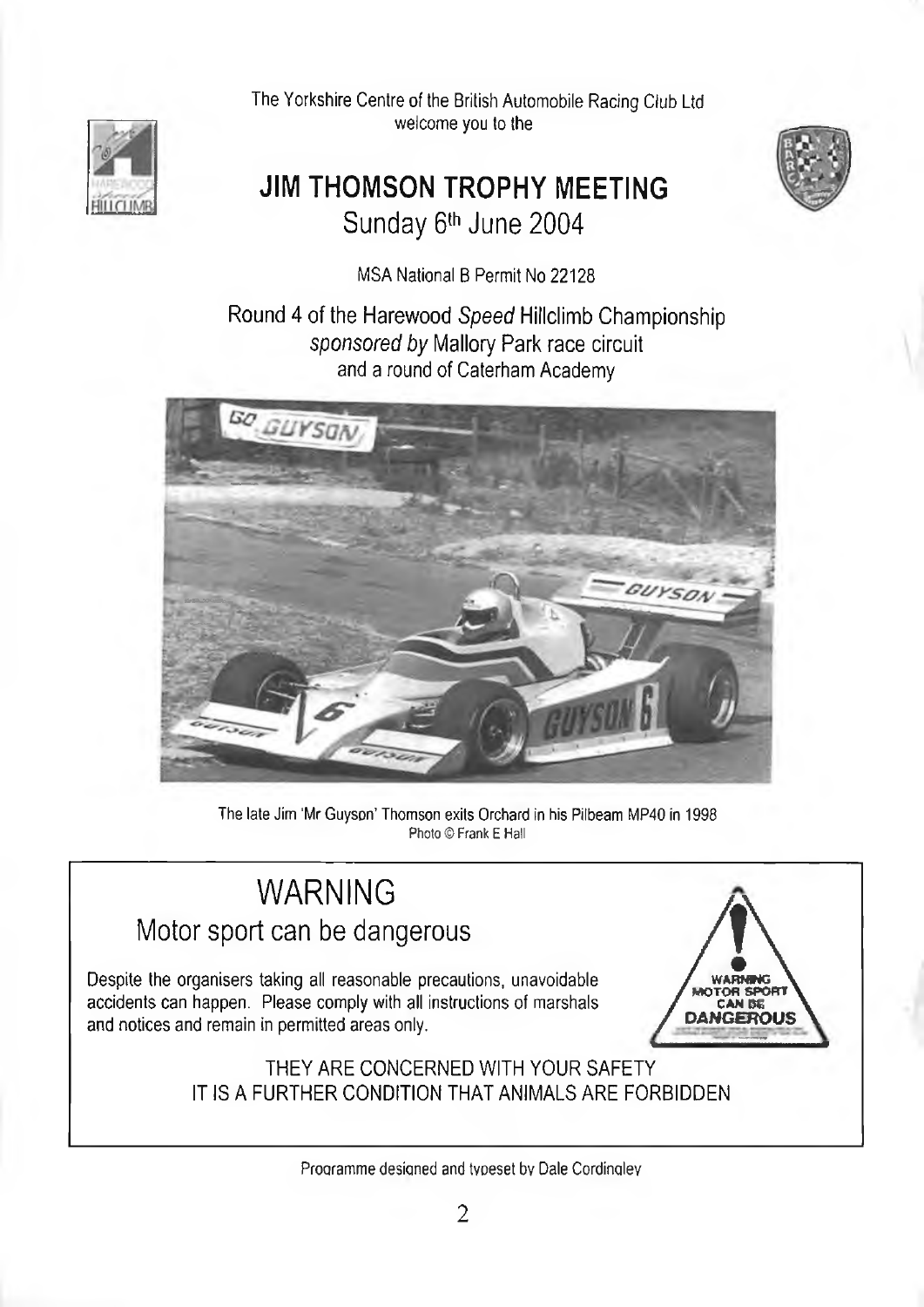

BWD Rensburg Investment Management are delighted to be associated with the

Harewood Speed Hill Climb

and wish them every success for the season.

#### **BWD Rensburg Investment Management**

Our core business is Investment Management and we manage funds fon ■ private clients ■ charities ■ trustees ■ pension funds

We are committed to providing high quality independent professional advice with the aim of helping our clients achieve their financial objectives.

For further infomiation on our services please contact Tom Eyre:

BWD Rensburg Investment Management

Quayside House. Canal Wharf, Leeds LS11 5PU

Telephone: 0113 245 4488 Facsimile: 0113 245 1188 let a set a set a set a set a R F N SBU R G Email: teyre@bwd-rensburg.co.uk Web: www.bwd-rensburg.co.uk INVESTMENT MANAGEMENT



Merrber Firm of the London Stock Exchange. Member of UEFE. Member of BWD Securities PLC Group.<br>Authorised and regulated by the Fnancial Services Authorey BWD Pendang Limfert is registered in England under number 2144551<br><mark>R</mark>



Racing cars to suit *every* budget

Manufacturer *of* single seater and *eporte* racing cars for track, *epeed* hillclimb and sprint

Specialist fabrication and engineering facilities

Flat floor suspension set up.

CONTACT 5teva Owen, 0M5 *Kacing,* 01425 325023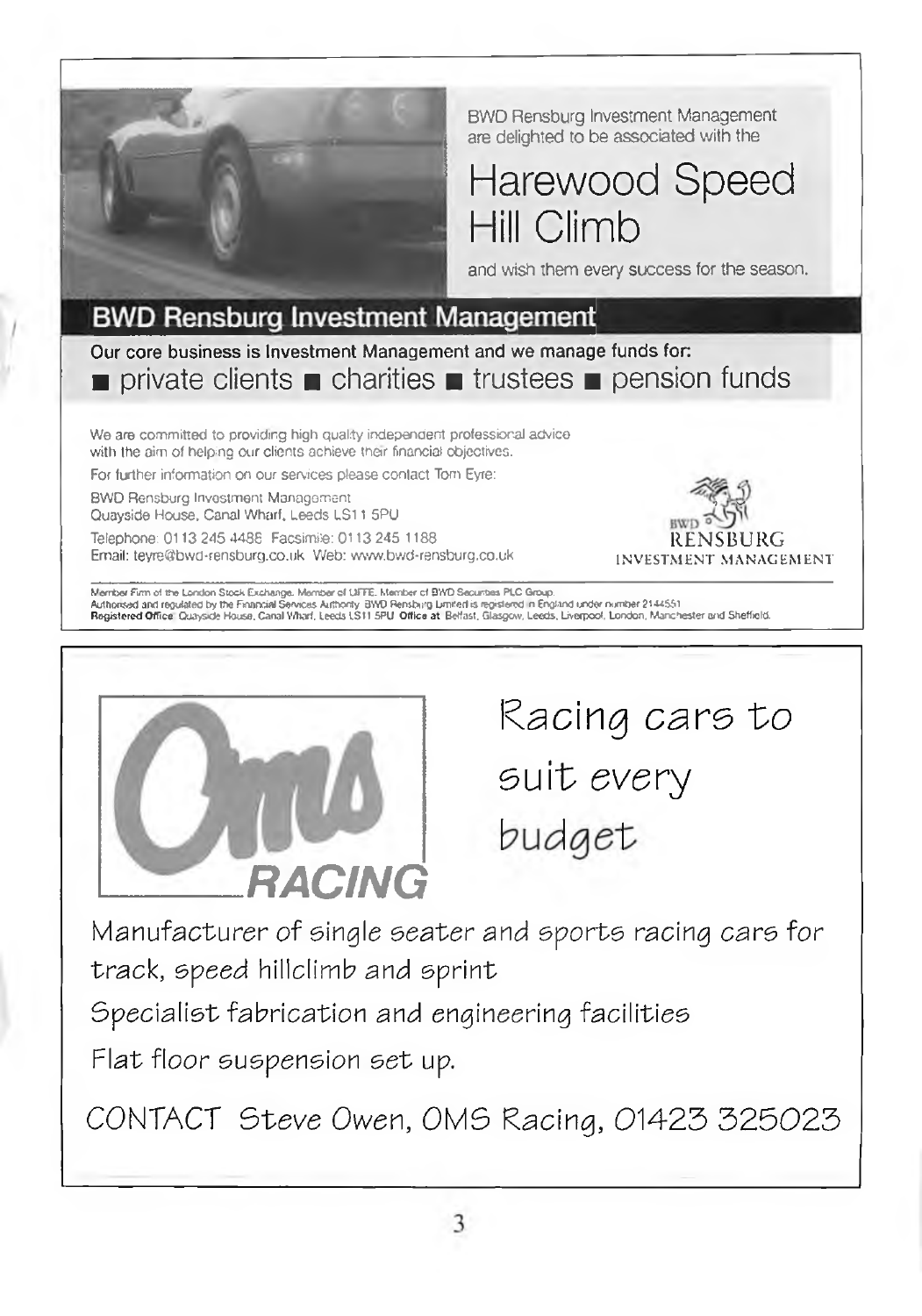### HAREWOOD ACTION How will they do today?





Steven Davies drifts his Swift FB90 as he exits l-arnihouse Nigel Hepburn's striking Mini takes an early turn into Chippy's<br>Photo C Simon Harrison Photo C Simon Harrison Photo © Simon Harrison



Jonathan Mounsey in his immaculate Mitsubishi EVO VII Photo © Simon Harrison



Perfect positioning by Andrew Henson in his Pilbeam Photo © Simon Harrison



Tony Brumfield slides his Sylva Striker round Quarry Photo © Simon Harrison



2003 Champion Mike Geen throws his Peugeot into Chippy's Photo © Simon Harrison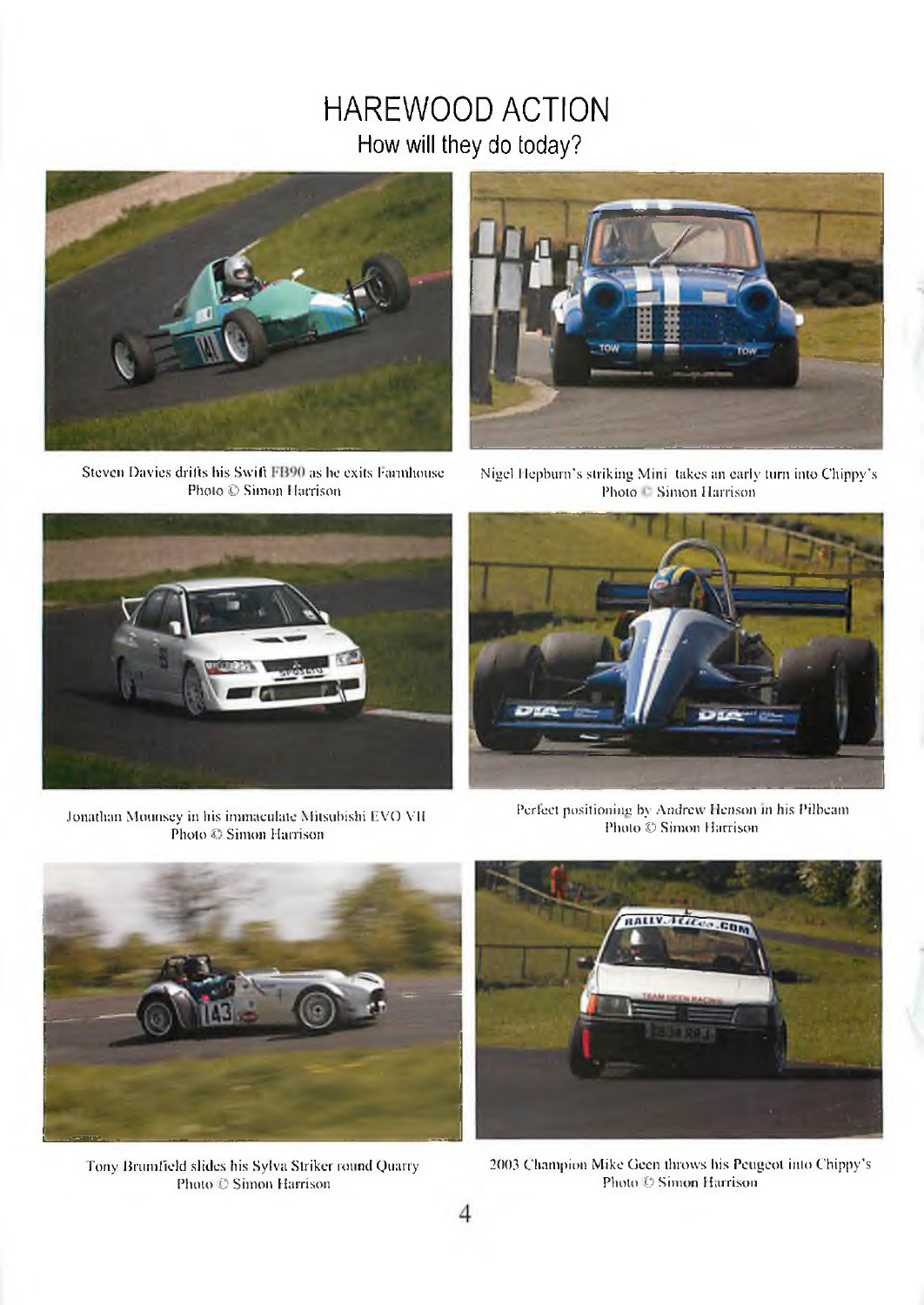## WELCOME TO HAREWOOD

On behalf of the BARC Yorkshire Centre, we welcome you all to our 2004 Harewood *Speed* Hillclimb series. This weekend we have the Jim Thomson Trophy meeting, which is round 4 of the Harewood *Speed* Hillclimb Championship, sponsored by Mallory Park race circuit.

#### Brief history

Harewood has been used as a hillclimb since 1962 when the track started at the lower part of the course just after Chippy's corner. The surface then was tar and chippings. The fastest time set for this short course was just under 50 seconds. Then in mid 1963 the track was upgraded to a tarmacadam surface. In 1992 the track was extended back from Chippy's to the new start, making it the longest permanent hillclimb course on the UK mainland.

#### Track resurface

This year we have invested in a complete resurface of the hill from start to finish. The prime driver for the work was to repair deterioration of some areas of the track such as the bumpy entry in to the Esses, some surface break up at Country corner and unevenness through the Farmhouse. Here and at a few other places such as the exit from Orchard, the kerbs were also in need of resetting to their original height. At the same time drainage improvements were required at the Esses, Willow and Orchard corners.

Pictured here is project manager and class 4 competitor Robert Wanwick, with BARC Yorkshire Centre Chairman Tim Wilson on the inaugural run at Practice Day in March this year.



#### Our sponsors and advertisers **Scansors** Photo C Chris Scanson

BARC Yorkshire Centre would like to thank all our sponsors and advertisers for their generous support.

#### Contacts for BARC Yorkshire Centre

| Tim Wilson,      | Tel: 01484 640865 (h)  | timw@johncotton.co.uk          |
|------------------|------------------------|--------------------------------|
| Caroline Marston | Tel: 01977 680578 (h)  | carolinemarston@hotmail.com    |
| Chris Seaman     | Tel: 0114 258 5695 (w) | chris@seamans.fsnet.co.uk      |
| Dale Cordingley  | Tel: 01943 874183 (h)  | dale.cordingley@btinternet.com |
| Mike Shorley     | Tel: 01977 780035 (h)  | mshorley@hotmail.com           |
|                  |                        |                                |

#### Keep up to date

If you would like to be kept up to date on Harewood *Speed* Hillclimb events and news see our website at 'www.harewoodhill.co.uk' or send your email address to 'info@harewood-hill.co.uk' and we will inform you of forthcoming events and news.

Please enjoy yourselves and tell your friends about Harewood *Speed* Hillclimb.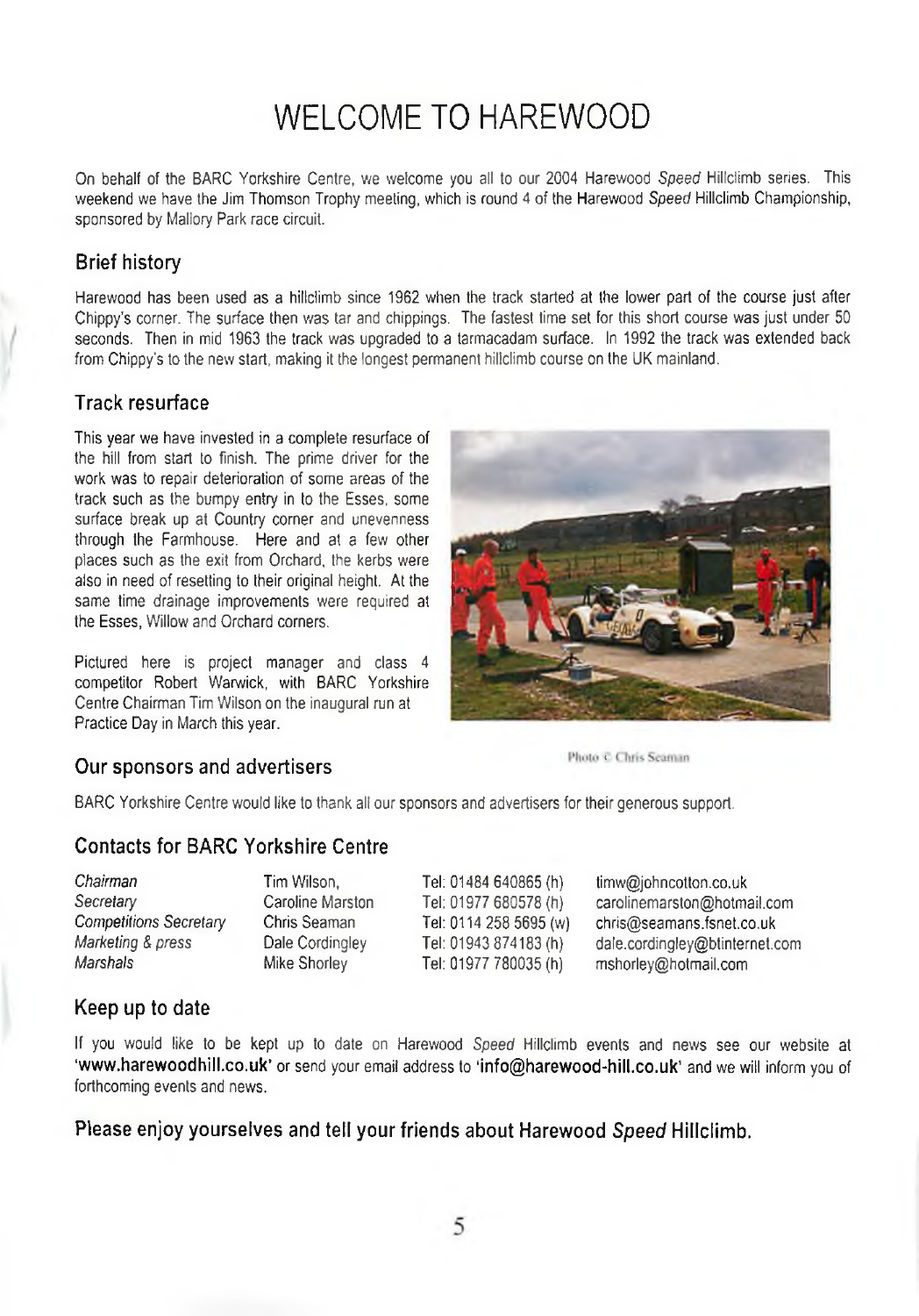# **NOTICES**

#### **Jurisdiction**

The meeting is governed by the General Regulations of the Motor Sports Association Ltd (incorporating the provisions of the International Sporting Code of the FIA) and the Supplementary Regulations issued for the event, the Harewood Regulations booklet 2004, the BARC *Speed* Event Classes 2004 and any written instructions the BARC Yorkshire Centre may issue for the event.

#### **The Programme**

All information in this programme is copyright. The organisers have made every effort to ensure the accuracy of the programme and accept all contributed materials in good faith. If there are any errors or omissions then we apologise for them escaping our attention. Whilst every attempt will be made to adhere to the published programme, the organisers reserve the right to modify, curtail or abandon the meeting.

#### **Food & drink**

Food and drinks are available in the paddock area from 10.30am on Saturdays and 9.30am on Sundays. A licensed bar and ice cream is usually available.

#### **Litter**

Will spectators please help the club by not dropping litter. Please use the containers provided and keep Harewood beautiful. Large items can be disposed of in the skip near the toilet block.

#### **Lost property & messages**

If you find any articles or lose anything please report it to the Paddock Office. We regret that we cannot make announcements over the PA system, except in genuine emergencies.

#### **Acknowledgements**

BARC Yorkshire Centre would like to thank Harewood Hill Ltd and those who subscribe to the shares which enables the long-term future of our events here. We also wish to thank West Yorkshire Police, Pennine Rescue, Pennine LRC, Teesside and North Yorkshire Ambulance Service for emergency services, Barnes Catering, the marshals, everyone who has helped or are helping and club members for making the event a success.

#### **Your personal safety**

We take your safety seriously. Please take note of any signs or instructions given by our marshals. They are there to help the meeting run without a hitch. However, remember you also have a duty of care for you own safety and that of any children.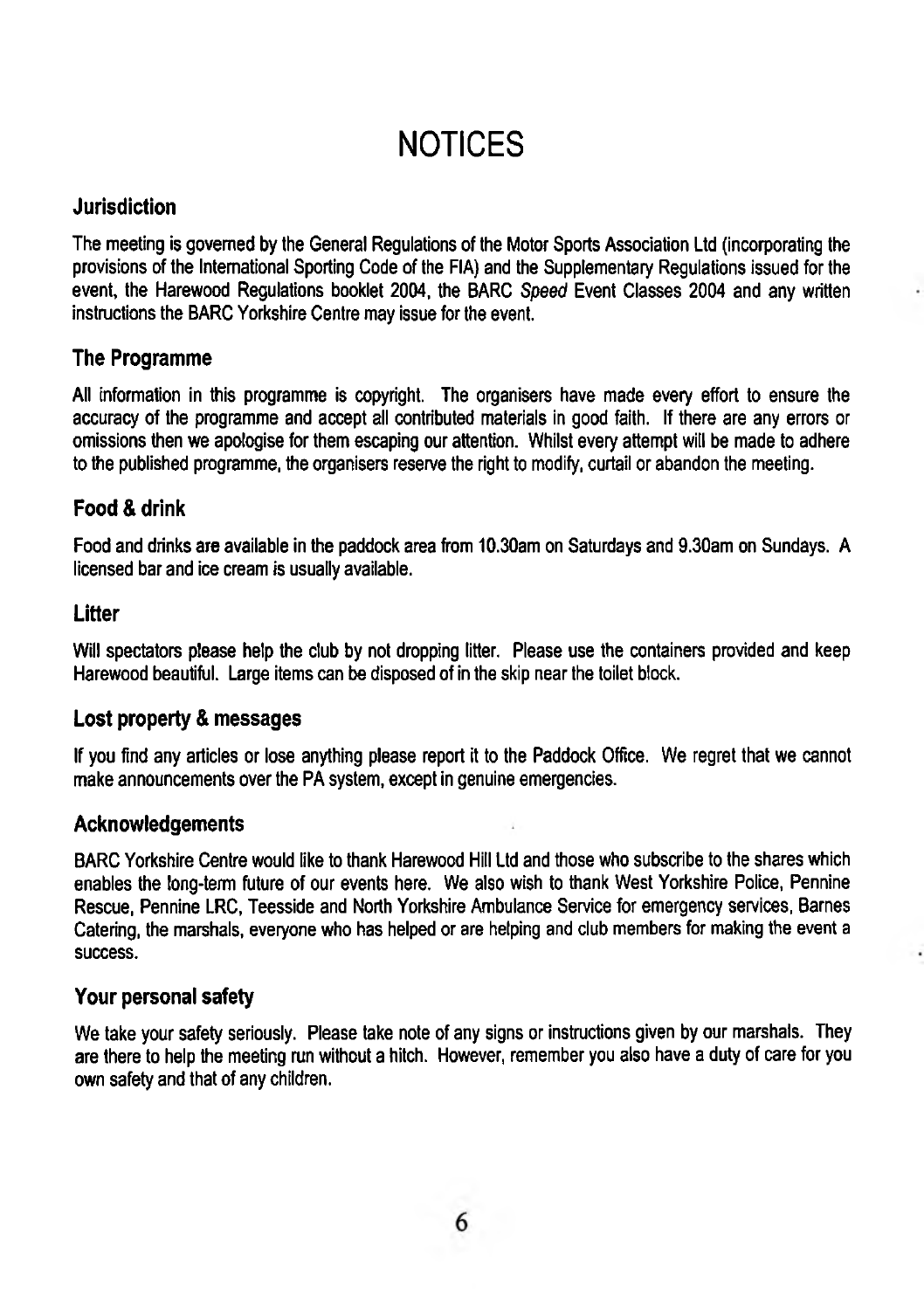### **OFFICIALS** Sunday 6<sup>th</sup> June 2004

MSA Steward ACU Steward BARC Club Stewards ACU Club Stewards BARC Clerk of the Course ACU Clerk of the Course Deputy Clerk of the Course Asst Clerk of the Course Course Controller Chief Marshal Asst Chief Marshal BARC Secretary of the Meeting ACU Secretary of the Meeting BARC Assistant Secretary of the Meeting Entries Secretary MSA Timekeepers BARC Chief Scrutineer ACU Chief Scrutineer **Scrutineers** MSA Environmental Scrutineer ACU Safety Officer Commentator Communications Driving School Liaison Merchandise Chief Paddock Marshal Chief Start Marshal

Mr J Home tba John English, Tony Hodgetts Geoff Sims, Guy Ursell Paul Pocklington Ted Hardwick Nigel Drayton David Naylor Stuart Gaughan Mike Shorley Keith Davison David Dalrymple Maxine Woods Pat Kenyon Pat Kenyon David & Wendy Clay, Roger Frost, Chris Winstanley Peter Bruce Barry Gartside Colin Salkeld, John Hoole Mike Griffin tba John Green Richard Hardcastle Brian Kenyon Carol Wride Caroline Marston

To be allocated on arrival:-**Observers** 

Clive Betl, Simon Bentley, Rob Buchan, Jonathan Davison, Arthur Heaton Charies Jones, Andy Sherratt, Daphne Walker, Peter Walker, Bruce Woodhead

Marshals

David Ainsworth, Chris Brook, Matthew Cruise, Neil Cruise, David Cruise, Edith Drayton Richard Eastwood,Mike Evans, Rebecca Farrell, Richard Goldie, John Goldsborough Mike McDonald Jan Jagger, Mark Maddison, Debra Oxtoby, Mike Parker, Kevin Patrick Sandra Patrick, Wendy Patrick, David Phelps, Ivan Stephenson. Trevor Tiller, Andrew Wride

TENYAS

Simon Marston

Ambulance Rescue Unit

**Recovery** Gate and Car Parking Chief Admissions Public Address Special Projects Groundsman Track Cleaning Services

Pennine Rescue i/c David Tattersfield Ivor Hill, Andy Morse, Andy Hutton, Graham Miles John Lowery, Ray Whittaker Graham Burrell & Farsley Scout Group Peter & Emma Oakley Fairbank Harding Ltd Wattle and Daub Reg Hullah Tom Newby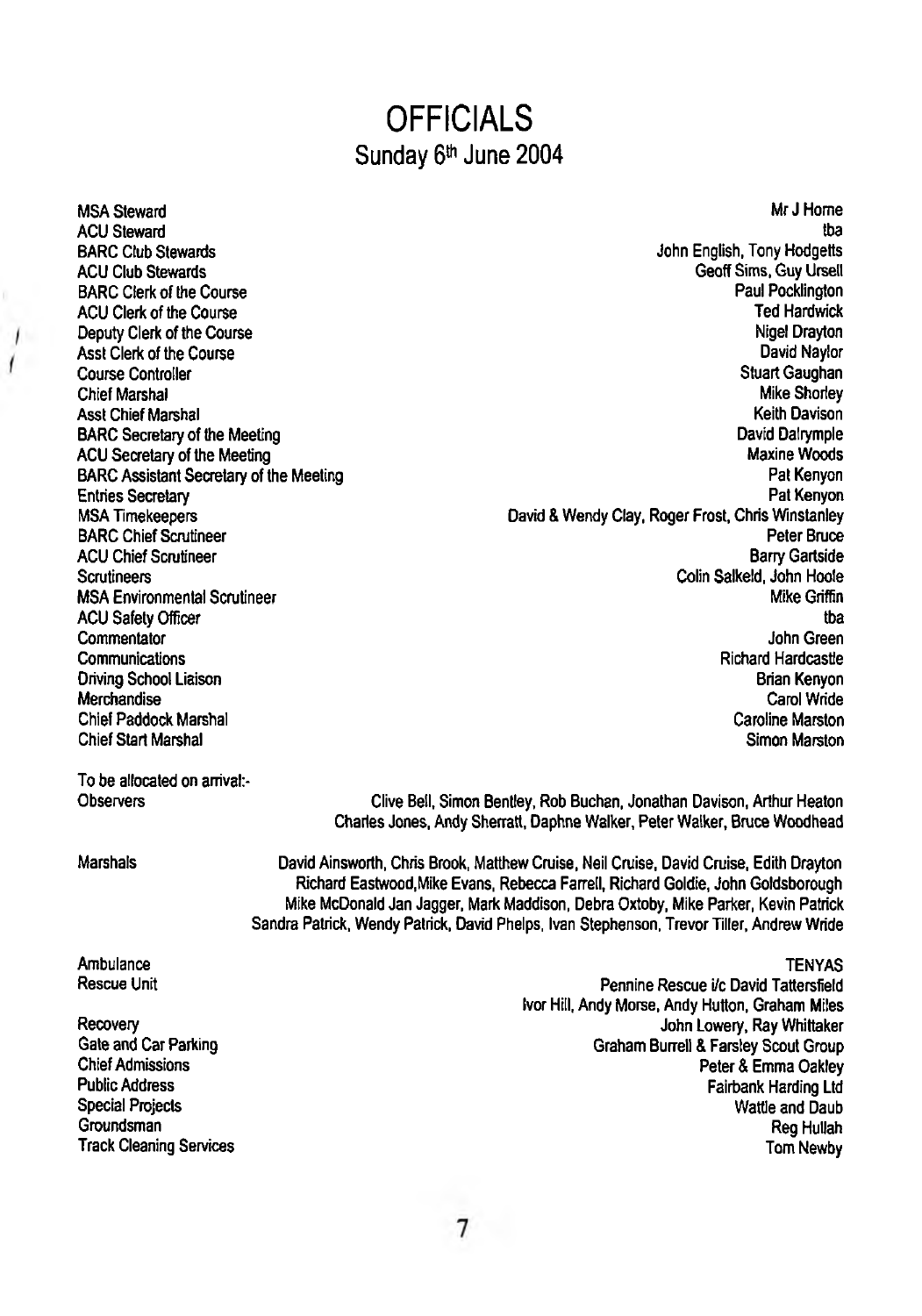# **HAREWOOD SPEED HILLCLIMB COURSE**

There are many good spectator spots at Harewood. Why not watch at the start of maybe down at the Esses and Chippy's. You could try the in-field area above Orchard Corner, or at the viewing area on the outside of Farmhouse bend. Then there's the favourite hillside viewing area and also at the corner of the paddock overlooking Quarry Corner and the finish line. Try somewhere different...you will be amazed!

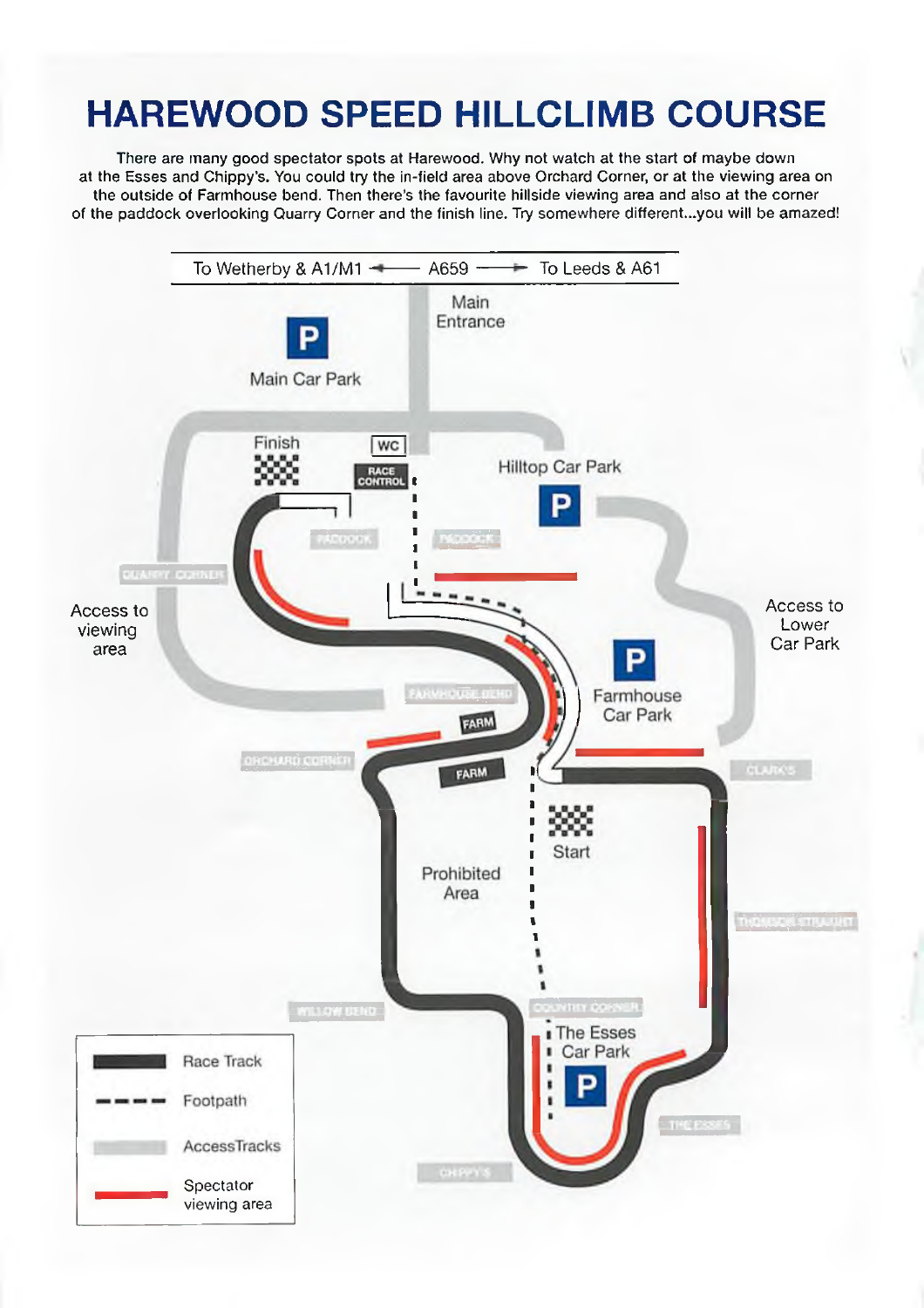# WHAT IS *Speed* HILLCLIMBING?

The challenge of *Speed* Hillclimbing is to drive the course in the shortest possible time. The faster drivers are those who can get the car off the start quickly, the first 64 foot often takes as little as 2 seconds, and then finding the quickest and smoothest lines through each corner. The fastest cars can complete the 1448 metre course in a little over 50 seconds!

Cars are called down to the start in class order. Where a car is shared by another driver, the first driver will go down with an earlier batch of cars (these cars have numbers starting with a 7 or 9). The entries are divided into classes, so that similar cars compete against each other. Each driver not only competes in his or her own race against the clock, but also against other drivers in cars of similar performance.

Each car carries a small vertical blade at the front called a timing strut. As a car approaches the start the start crew line the car up immediately behind the start timing beam.

When the driver is given the green light, they start in their own time. As the car starts, it breaks the light beam and starts the electronic timing equipment.

another light beam that stops



Les Procter being lined up in his twin engined OMS At the finish line there is  $P_{\text{hotoc}} = \frac{P}{P_{\text{hotoc}} - P_{\text{hotoc}}}$  ale Cordingley

the digital timing equipment for that driver's run. In addition to the start and finish timing beams at Harewood, there are other beams that allow the driver to see their 'split' times at given points on the course after their run.

If a car stops, slows or comes off the course, the marshals may give a red flag. The red flag is used for safety reasons to avoid a car catching the previous car. The following car will have had to abandon its run through no fault of the driver and so will be given a re-run. If the red flag is given before Orchard the driver will return to the start via the road behind the barn. Othenwise the driver will continue to the finish, at a slower speed, then go down to the start via the slip road, to take the re-run.

Timing is to the nearest one-hundredth of a second, a tiny amount, but one that can often decide a class win. Up to four cars can be on the hill at any one time.

The ultimate achievement at each event is to establish the Fastest Time of the Day (FTD). This is usually claimed by one of the high-powered single seater racing cars, although wet weather can sometimes throw up an occasional surprise!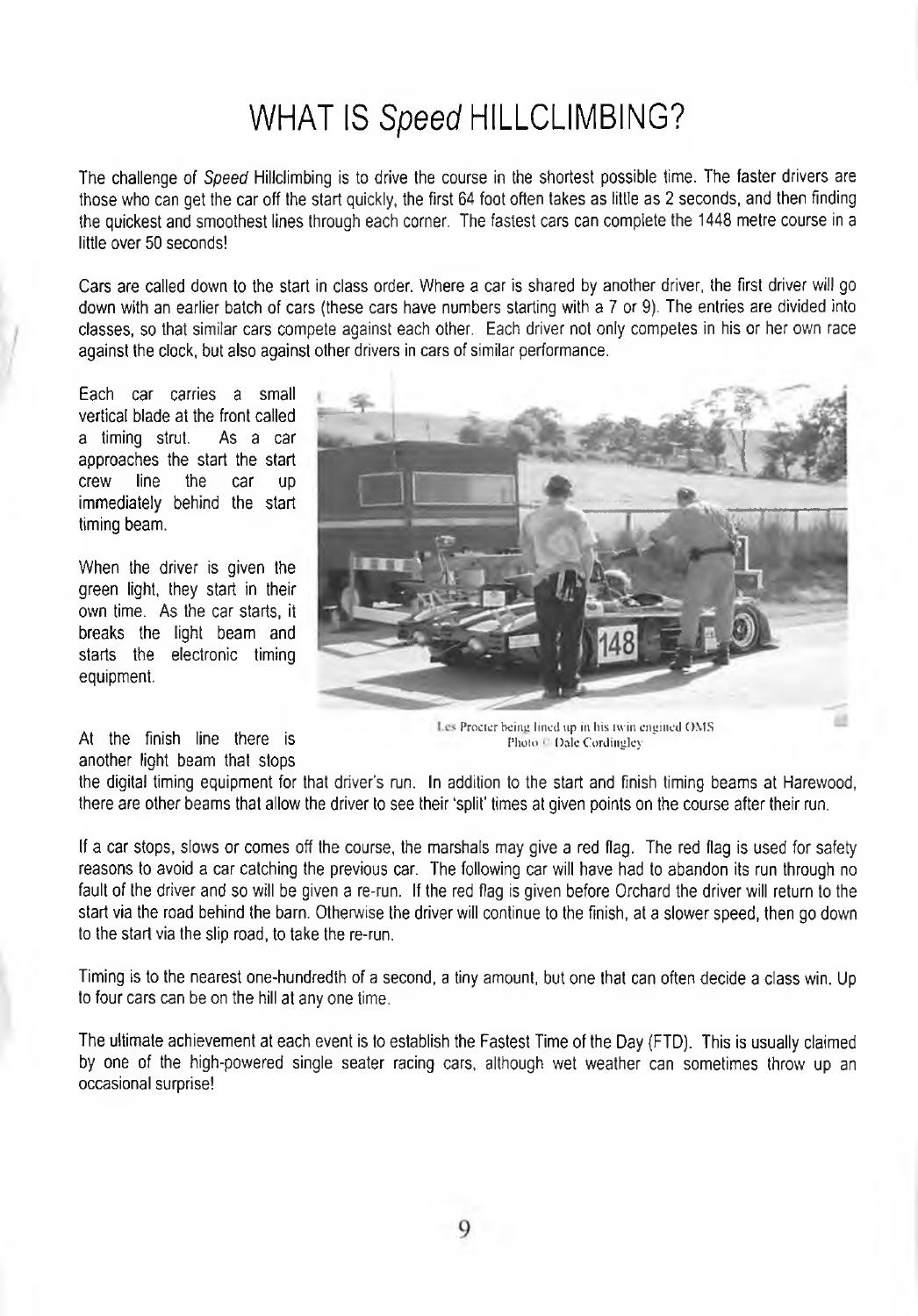# **TITAN GROUP**

for all your property requirements

Titan House, PO Box HH22, Leeds. LS8 2UY Tel: 0113 249 0444 Fax: 0113 249 0212 E-mail: [TitanPropGroup@aol.com](mailto:TitanPropGroup@aol.com)

or Corporate Entertainment let us entertain you through our subsidiary company



### Fixtures List

| 6 June              | Sunday   | Bike        | Novice raceday, Roadstocks, solo classes 80 - 1300cc, sidecars                            |
|---------------------|----------|-------------|-------------------------------------------------------------------------------------------|
| 13 June             | Sunday   | Bike        | Post TT - classic motorcycle races, parades, personalities, lots to see and do!           |
| 20 June             | Sunday   | Car         | Porsche 924, Revival Jaquar, Ford Saloons & Fiesta, VSR, Silhouette, Star of the Midlands |
| 27 June             | Sunday   | Car         | Caterhams, Westfields, BMW, Clubmans, FF1600, single seaters                              |
| 4 July              | Sunday   | Bike        | Solo classes 125 – 1300, F1/F2 sidecars, John Newbold Trophy, Master of Mallory Trophy    |
| 11 July             | Sunday   | Bike        | Drayton Croft Mallory Trophy, Roadstocks™, solo classes 125 - 1300cc, sidecars            |
| 17 July             | Saturday | Bike        | British Superbike Championship - the country's biggest and best race series               |
| 18 July             | Sunday   | Bike        | Superbikes, Supersport, 125GP, Yamaha R6 Cup, Saturday qualifying, Sunday Raceday         |
| 25 July             | Sunday   | Car         | Vintage racecars: from 1900 to pre-war, plus formula junior, handicap & Bob Gerard trophy |
| 1 August            | Sunday   | <b>Bike</b> | Club Championships for solos 125 - 1300cc, plus Gry Walker Trophy races                   |
| 8 August            | Sunday   | Car         | Classic sports and saloon cars, featuring MG, Formula Ford and lots of Morgans            |
| 15 August           | Sunday   | Car         | Caterhams, Sports 1000, Formual Vee, Kit Cars, Formula 4, Roadsports, 750 Formula         |
| 22 August           | Sunday   | Bike        | Solo classes 125 - 1300cc, F1/F2 sidecars, Master of Mallory Trophy                       |
| 29 August           | Sunday   | Car         | Classic sports car raceday, lots of MGs of all ages, plus Jaguars and Revival series      |
| 5 September         | Sunday   | Bike        | Drayton Croft Mallory Trophy, Roadstocks™, solo classes 125 – 1300cc, sidecars            |
| 12 September Sunday |          | Car         | Road saloons, Alfa Romeo, Jedi, VSR, Star of the Midlands single seater                   |
| 19 September Sunday |          | Car         | TVR, saloon cars. Caterhams, production saloons, 250 karts                                |
| 26 September Sunday |          | Bike        | Drayton Croft Mallory Trophy, Roadstocks™, solo classes 125 - 1300cc, sidecars            |

See [www.mallorypark.co.uk](http://www.mallorypark.co.uk) for further details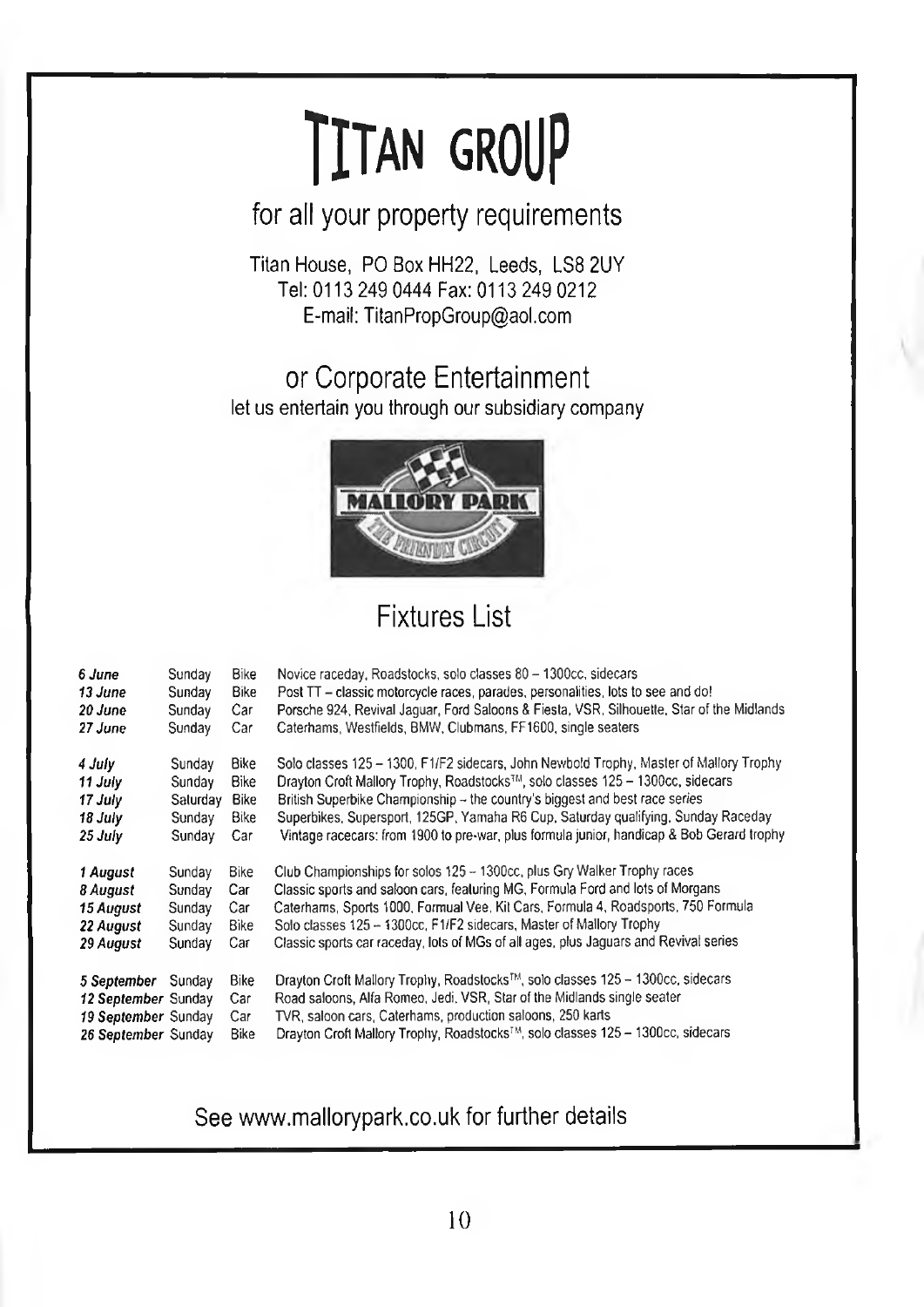# AWARDS

As well as competing in their respective championships, in which many drivers are currently taking part, drivers are also competing today for the following Harewood *Speed* Hillclimb awards.

Fastest time of the day Jim Thomson Trophy 2<sup>nd</sup> FTD 3rd FTD

Fastest time in class *(subject to 4 or more entries in the class)* 2<sup>nd</sup> fastest time in class *(subject to 6 or more entries in the class)* fastest time in class *(subject to 10 or more entries in the class)* fastest time in class *(subject to 16 or more entries in the class)*

Awards are presented 30 minutes after the conclusion of the meeting.

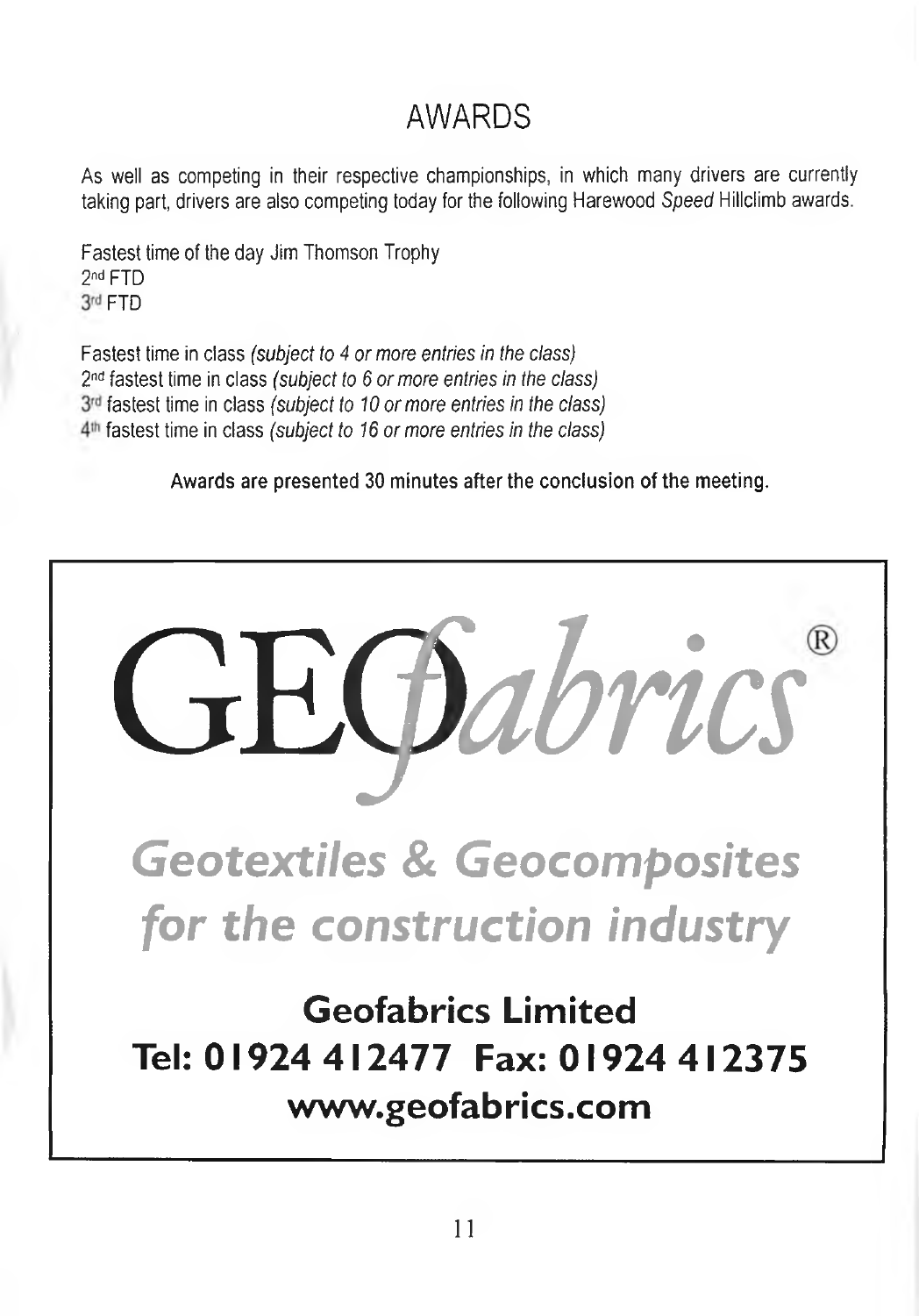### HAREWOOD Speed HILLCLIMB CHAMPIONSHIP *Sponsored by Mallory Park*

#### Marking system

Marking is within classes based on a bogey time improvement. The 2004 bogey times are the current class record at the start of each meeting with 18 seconds added. Championship marks are gained at the rate of 0.01 points for each 0.01 seconds by which the driver beats the bogey time of his or her class. A maximum of 20 marks can be gained at any meeting.

Any competitor who does not beat the bogey time will gain no marks for that meeting. Marks can only be gained in the two class runs at the 16th May and 3rd/4th July meetings. At the other seven rounds the three timed runs will count, unless a decision to the contrary is made after the first timed run. Marks in six of the nine rounds will count towards the championship result.

#### Fastest time of the day

At each meeting marks will be awarded to the championship competitors who have recorded the ten fastest times of the day in the class runs. Marks will be awarded on the scale of 10 for the fastest competitor down to 1 mark for the tenth.

#### Positions after round 3

After three rounds of the championship Bob Bellerby has extended his early lead in his class 4 Sylva Striker. Second and third places have changed with Steven Davies moving up to second place in his class 9 Formula Ford Swift FB90, ahead of Simon Bainbridge in his class 8 Audi S2 Coupe. Fourth placed man is 2003 champion Mike Geen in his class 1 Peugeot 205, who is ahead of Tony Brumfield in his class A Sylva Striker.



Jon Waggilt exits Clark's comer after the start Photo © Stuart Baines & Sally Hall

The Ladies championship is headed by Sarah Cordingley in her class 4 Caterham  $\overline{7}$ ,<br>ahead of 2003 Ladies ahead Champion Clare Sullivan in her class 1 Mini. Third place is held by Bronwen Waggitt in her sleek class 9 Royale RP2 Formula Ford.

Leading the FTD Championship is husband of Browen, Jon Waggitt, in his potent class K Reynard Gould. James Blackmore is in second place his class K QMS 2000M, whilst early FTD leader Andrew Henson has dropped to third place, but has only scored in two rounds.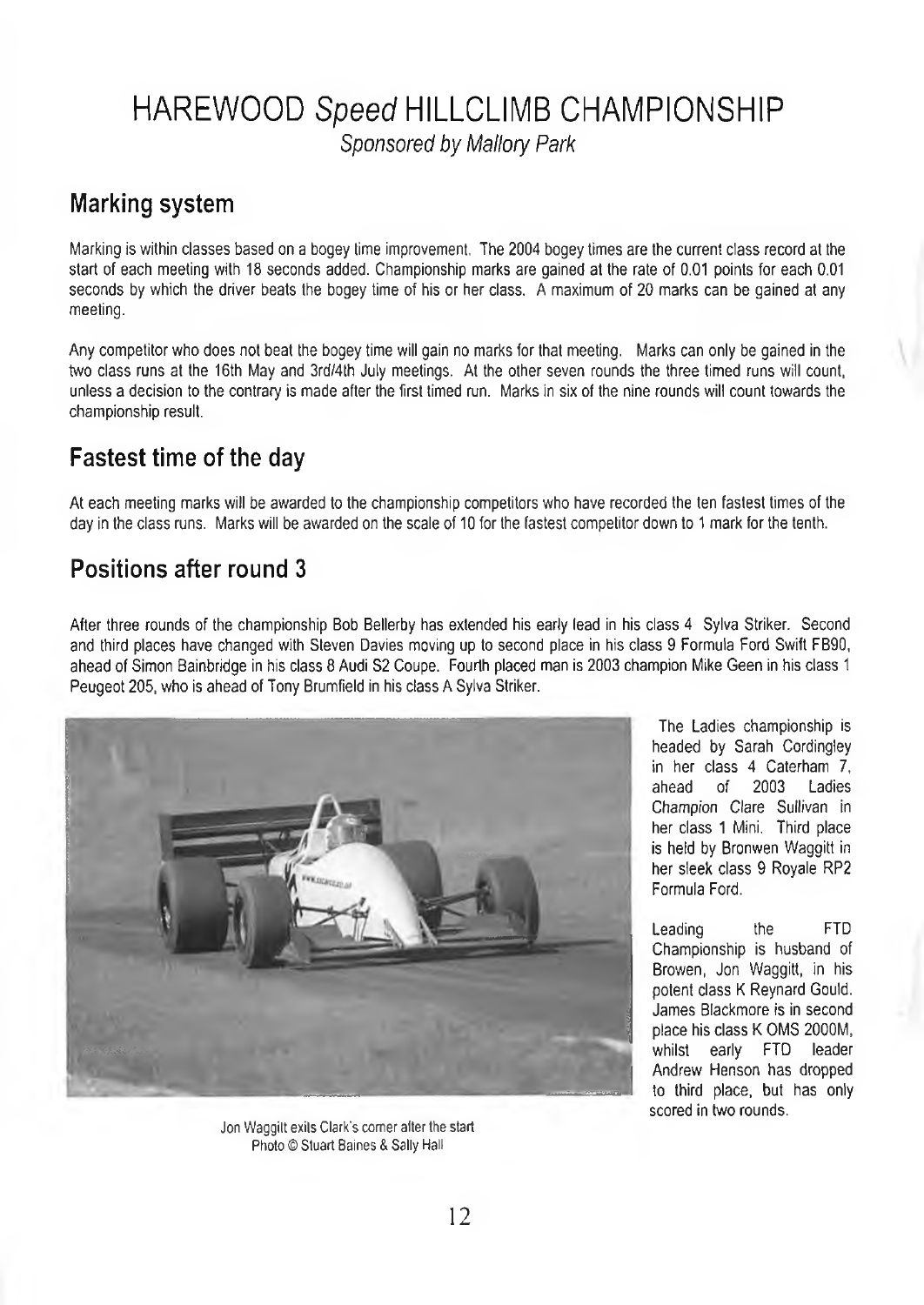### HAREWOOD *Speed* HILLCLIMB CHAMPIONSHIP

*Sponsored by Mallory Park* Position after round 3

 $\top$ 

| Name                         |                    | Class |                   | April 11   May 15 | May 16 | Total              |
|------------------------------|--------------------|-------|-------------------|-------------------|--------|--------------------|
| 1Robert                      | <b>Bellerby</b>    | 4     | 18.56             | 17.77             | 17.31  | 53.64              |
| 25teven                      | Davies             | 9     | 18.00             | 17.71             | 17.20  | 52.91              |
| 3Simon                       | <b>Bainbridge</b>  | ह     | 18.42             | 16.21             | 17.83  | 52.46              |
| 4 Mike                       | Geen               | ī     | 17.31             | 17.42             | 17.36  | 52.09              |
| <b>STrony</b>                | <b>Brumfield</b>   | Ā     | 17.06             | 17.12             | 16.94  | 51.12              |
| 6Dale                        | Cordingley         | 4     | 17.66             | 15.04             | 17.04  | 49.74              |
| 7 Mike                       | Smith              | 4     | 17.82             | 16.24             | 15.66  | 49.72              |
| 8Dohn                        | <b>Ellison</b>     | 7     | 16.43             | 16.50             | 15.92  | 48.85              |
| 9 Graham                     | Smith              | Ē     | 15.96             | 15.79             | 16.88  | 48.63              |
| 10 <sub>Sarah</sub>          | Cordingley         | 4     | 17.18             | 15.29             | 16.06  | 48.53              |
| 11James                      | Blackmore          | J     | 15.81             | 15.89             | 16.80  | 48.50              |
| 12 <sub>IC</sub> lare        | Sullivan           | ī     | 15.88             | 15.72             | 16.67  | 48.27              |
| 13 Jonathan                  | Mounsey            | 3     | 15.35             | 16.78             | 15.44  | 47.57              |
| $14$ ] on                    | Waqqitt            | π     | 13.47             | 16.06             | 16.38  | 45.91              |
| 15 Mark                      | <b>Moran</b>       | 9     | 16.74             | 14.50             | 14.52  | 45.76              |
| $16$ $\overline{\text{lan}}$ | <b>Thomas</b>      | 9     | 15.30             | 15.45             | 14.68  | 45.43              |
| 17 Robert                    | Warwick            | 4     | 16.21             | 14.84             | 13.88  | 44.93              |
| 18Steve                      | Foster             | ī     | 13.53             | 15.08             | 14.09  | 42.70              |
| 19 <sup>Philip</sup>         | Andrew             | 3     | 13.39             | 13.20             | 12.87  | 39.46              |
| 20 Les                       | Procter            | F     | 13.18             | 13.40             | 12.05  | 38.63              |
| 21 Peter                     | Whittle            | g     | 12,40             | 12.17             | 12.04  | 36.61              |
| 22 Mark                      | Cummings           | ढ़    | 11.70             | 10.65             | 11.78  | 34.13              |
| 23 David                     | <b>Sykes</b>       | 2     | 0.00              | 16.72             | 16.65  | 33.37              |
| 24 Michael                   | Moore              | έ     | 0.00              | 16.58             | 16.30  | 32.88              |
| 25 Andy                      | Ball               | J     | 0.00              | 16.09             | 16.42  | 32.51              |
| 26 Andrew                    | Henson             | K     | 15.90             | 16.60             | 0.00   | 32.50              |
| 27 Martin                    | Vesty              | Ī     | 15.42             | 0.00              | 16.66  | 32.08              |
| 28 Bronwen                   | Waggitt            | g     | 9.03              | 10.95             | 11.95  | 31.93              |
| 29 Glynn                     | <b>Sketchley</b>   | π     | 15.75             | 0.00              | 16.16  | 31.91              |
| 30 Adrian                    | Martin             | 5     | 10.14             | 10.65             | 10.92  | 31.71              |
| 31 Richard                   | Paterson           | 3     | 10.64             | 10.19             | 10.34  | $\overline{31.17}$ |
| 32 James                     | Ker                | 2     | 15.47             | 15.27             | 0.00   | 30.74              |
| 33 Michael                   | Underwood          | 9     | 9.56              | 9.70              | 11.08  | 30.34              |
| 34 Simon                     | <b>Medley</b>      | 4     | 0.00              | 14.92             | 15.26  | 30.18              |
| 35 Elspeth                   | Charlton           | 2     | 14.86             | 15.04             | 0.00   | 29.90              |
| 361 Jonathan                 | <b>Medley</b>      | 4     | 0.00              | 15.13             | 14.62  | 29.75              |
| 37 William                   | Mason              | K     | $\overline{0.00}$ | 14.78             | 14.89  | 29.67              |
| 38 Andy                      | Geen               | 2     | 14.74             | 0.00              | 14.92  | 29.66              |
| 39 Joe                       | Harriman           | 6     | 0.00              | 13.95             | 13.46  | 27.41              |
| 40 Paul                      | <b>Anderson</b>    | 2     | 12.61             | 12.51             | 0.00   | 25.12              |
| 41 Peter                     | <b>Rhodes</b>      | 4     | 13.32             | 11.61             | 0.00   | 24.93              |
| 42 Michael                   | Tate               | 3     | 0.00              | 10.97             | 12.26  | 23.23              |
| 431John                      | <b>Moxham</b>      | 2     | 0.00              | 10.70             | 10.90  | 21.60              |
| 44 Jim                       | Naylor             | D     | 10.06             | 9.93              | 0.00   | 19.99              |
| 45 Martin                    | Rowe               | ī     | 9.48              | 10.01             | 0.00   | 19.49              |
| 46 Paul                      | Gibson             | 4     | 13.83             | 5.54              | 0.00   | 19.37              |
| 47 David                     | Lanfranchi         | ॿ     | 7.30              | 11.53             | 0.00   | 18.83              |
| 48 Christopher               | Price              | 3     | 0.00              | 9.86              | 8.87   | 18.73              |
| 49 Steve                     | Owen               | κ     | 0.00              | 0.00              | 15.40  | 15.40              |
| 50 Tracey                    | <b>Taylor-West</b> | 3     | 6.39              | 8.48              | 0.00   | 14.87              |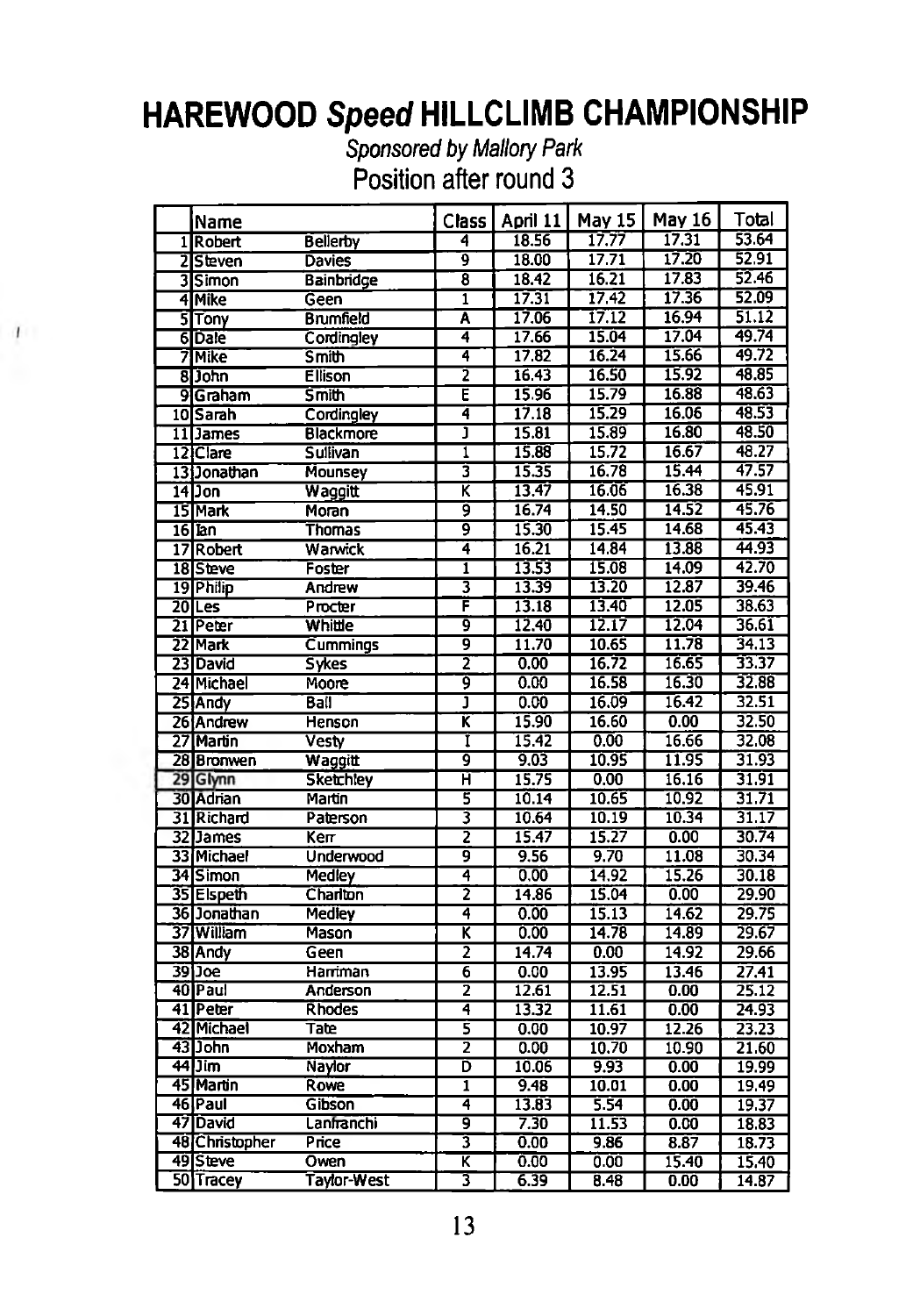| Name              |                   | Class I | April 11 | May 15 | <b>May 16</b> | Total |
|-------------------|-------------------|---------|----------|--------|---------------|-------|
| 51 Damon          | Gray              | 3       | 14.83    | 0.00   | 0.00          | 14.83 |
| 52 Allan          | <b>Staniforth</b> |         | 2.72     | 5.26   | 6.04          | 14.02 |
| 53 Michael        | <b>Burdon</b>     | 3       | 13.28    | 0.00   | 0.00          | 13.28 |
| 54 Jonathan       | Moorhouse         | 3       | 0.00     | 6.11   | 7.01          | 13.12 |
| 55 Lynn           | Owen              | κ       | 0.00     | 0.00   | 12.50         | 12.50 |
| 56 Bobby          | Fryers            | 4       | 12.30    | 0.00   | 0.00          | 12.30 |
| 57 Geoffrey       | Barker            | 4       | 2.96     | 5.43   | 2.67          | 11.06 |
| 58 Mike           | Baxter            | 3       | 5.07     | 0.00   | 5.85          | 10.92 |
| 59 Mike           | <b>Fitzsimons</b> |         | 0.00     | 0.00   | 10.57         | 10.57 |
| 60 <sub>Les</sub> | <b>Thurkettle</b> | E       | 4.23     | 4.75   | 0.00          | 8.98  |
| 61 Steve          | Cooper            |         | 8.27     | 0.00   | 0.00          | 8.27  |
| 62 Nick           | Cook              | Ē       | 0.00     | 7.69   | 0.00          | 7.69  |
| 63 Michael        | <b>Bellerby</b>   | 4       | 0.00     | 7.60   | 0.00          | 7.60  |
| 64 John           | <b>Beardmore</b>  | F       | 0.00     | 4.02   | 0.00          | 4.02  |
| 65 Richard        | Pope              | 3       | 3.64     | 0.00   | 0.00          | 3.64  |
| 66 Diane          | Dakeyne           |         | 0        | 2.08   | 0.00          | 2.08  |
| 67 Debbie         | Grant             |         | Ō        | 0.00   | 1.32          | 1.32  |
| 68 Susan          | <b>Surtees</b>    | 3       | 0        | 0.94   | 0.00          | 0.94  |

 $\mathcal{L}_{\mathcal{L}}$ 

#### **Ladies Championship**

|   |                |                 | Class ! | April 11 | May 15 | <b>May 16</b> | Total |
|---|----------------|-----------------|---------|----------|--------|---------------|-------|
|   | <b>Sarah</b>   | Cordingley      |         | 17.18    | 15.29  | 16.06         | 48.53 |
|   | <b>IClare</b>  | <b>Sullivan</b> |         | 15.88    | 15.72  | 16.67         | 48.27 |
|   | Bronwen        | Waqqitt         | 9       | 9.03     | 10.95  | 11.95         | 31.93 |
|   | <b>Elspeth</b> | Charlton        |         | 14.86    | 15.04  | o             | 29.90 |
| 5 | Tracev         | Tavlor-West     | 3       | 6,39     | 8,48   |               | 14.87 |
| 6 | .vnn           | Owen            | К       | 0        |        | 12.50         | 12.50 |
|   | Diane          | Dakeyne         |         | a        | 2.08   | 0             | 2.08  |
| 8 | <b>Debbie</b>  | Grant           |         | 0        |        | 1.32          | 1.32  |
| 9 | Susan          | <b>Surtees</b>  | 3       | 0        | 0.94   | O             | 0.94  |

#### **FTD Championship**

|    | Name          |                   | Class | April 11 | <b>May 15</b> | May 16 | Total |
|----|---------------|-------------------|-------|----------|---------------|--------|-------|
|    | Jon           | Waggitt           | κ     |          | 9             | 10     | 26    |
| 2  | <b>James</b>  | Blackmore         | J     | g        |               | 9      | 25    |
| 2  | Andrew        | <b>Henson</b>     | K     | 10       | 10            | Ω      | 20    |
| 4  | Andrew        | Ball              | J     | 0        | 8             | 8      | 16    |
| 5  | Martin        | Vestv             |       | 8        | O             | 6      | 14    |
| 6  | Graham        | Smith             | E     | 5        | 4             | 3      | 12    |
|    | William       | Mason             |       | 0        | 6             | 3      | 11    |
| 8  | Tony          | <b>Brumfield</b>  | Α     | 4        | Ъ             |        | 10    |
| 9  | Glynn         | <b>Sketchlev</b>  | Н     | 6        | 0             | 2      | 8     |
| 10 | <b>ISteve</b> | Owen              | K     | 0        | 0             |        |       |
|    | ∣Les          | Procter           | F     | 2        | 3             |        | 5     |
|    | 12 Simon      | <b>Bainbridge</b> | 8     | 3        |               |        | 4     |
| 13 | Lynn          | Owen              | K     | 0        | 0             |        | 4     |
|    | Steven        | Davies            | g     |          | 2             |        | 3     |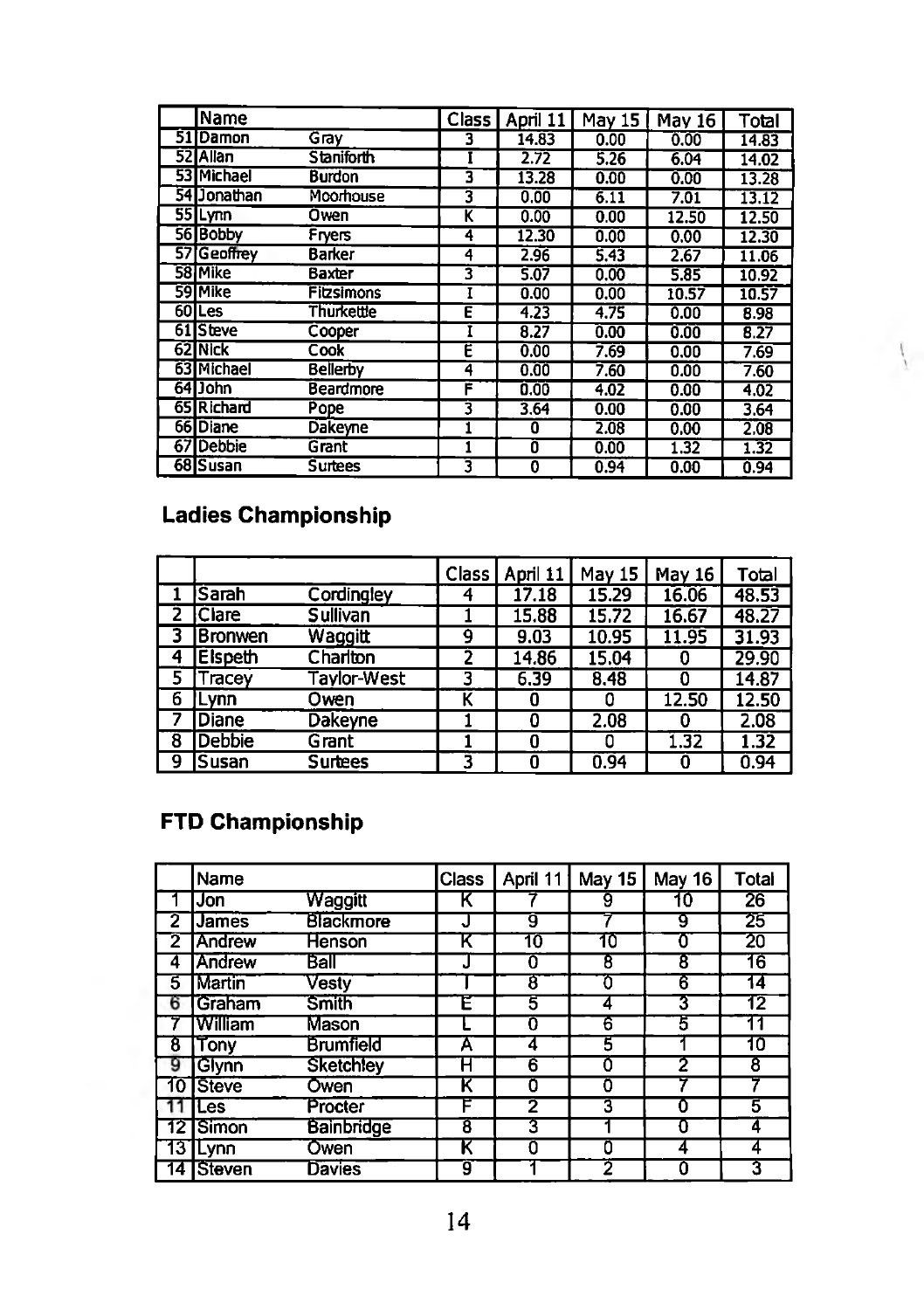### SUNDAY 6™ JUNE 2004

Today we welcome 40 bikes to Harewood. In class B5 John Woods will be defending his class record on his 920 cc Weslake KSS. Also, look out for the spectacular three wheelers, especially that of class record holder Jason Reeve with passenger Dawn Bateman from Leeds on their FRS machine.

We also welcome the Caterham Academy cars to Harewood. This is the first group of 27 Caterham 7's to visit Harewood this year, the second group will be here at our 1<sup>st</sup> August meeting. The Caterham drivers are always interesting to watch in their identical specification cars.

We also have the usual Harewood Championship classes today. The top 10 drivers are separated by just 5 points after 3 rounds. Bob Bellerby from Harrogate will be trying to recapture his April meeting form. Bob is being chased hard by Steven Davies in his Formula Ford. Middlesbrough man Simon Bainbridge is always spectacular to watch in his Audi S2 and last year's Champion Mike Geen will not be taking it easy in his Peugeot 205. Fifth placed man Tony Brumfield will be trying to beat the magical 60 second barrier in his Sylva Striker. Whilst llkley Caterham 7 driver Dale Cordingley will be trying to forget his second round result and keep Mike Smith at bay in his fast see through Striker. John Ellison in his Lotus Elan is in 8<sup>p</sup> place, followed by Graham Smith in his stunning Radical sports car. Completing the top 10 is Sarah Cordingley, who is also leading the Ladies Championship in her Caterham 7.

Andrew Henson will be the favourite for the FTD award in his Pilbeam MP62.

#### Class B1 - Motor cycles not over 250cc

*Record: Michael Giles Yamaha YZ 250 cc Time 72.01, 25 Aug 2002* 

| Driver               | <b>Bike</b>       | <sub>cc</sub> | Club               | Hometown        | Run1 | Run 2 | Run 3 |
|----------------------|-------------------|---------------|--------------------|-----------------|------|-------|-------|
| 14 Stewart Cains     | Velocette MOV     | 250           | <b>MDMC</b>        | Huddersfield    |      |       |       |
| 15 Nigel Cox         | Honda CR          | 249           | <b>NHCA</b>        | Westward Ho     |      |       |       |
| 16 Graham Procter    | Velocette MOV     | 250           | AUTO <sub>66</sub> | Derby           |      |       |       |
| 17 Geoff Barraclough | Ducati            | 250           | AUTO66             | <b>Bradford</b> |      |       |       |
| 18 Peter Short       | Honda CR          | 250           | <b>NHCA</b>        | <b>Bideford</b> |      |       |       |
| 19 Emest Brown       | Triumph Tiger Cub | 199           | <b>VMCC</b>        | Preston         |      |       |       |

#### Class B2 - Motor cycles over 250cc and not over 350cc

*Record: Patrick Dolan* - *I'elocelle 349 cc Time 74.94, 25 Aug 2002*

| 20 Tony Curr  | Swallow Velocette |     |      | 350 AUTO66 Huddersfield |
|---------------|-------------------|-----|------|-------------------------|
| 21 Robin Sims | <b>KTM</b>        | 350 | NHCA | <b>Rugby</b>            |

#### Class B3 - Motor cycles over 350cc and not over 500cc

*Record: Glvn Poole - Honda CR 491 cc Time 67.55. 25 Aug 2002 Bogey 0.00*

| 22 Duncan Dixon   | Huseberg        | 499 | <b>NHCA</b> | Grange O Sands     |  |
|-------------------|-----------------|-----|-------------|--------------------|--|
| 23 Glyn Poole     | Honda CR        | 491 | <b>NHCA</b> | Northampton        |  |
| 24 Colin Chapman  | Honda CR        | 491 | AUTO66      | Halifax            |  |
| 25 Jan Cass       | <b>KTM</b>      | 500 | AUTO66      | Malton             |  |
| 26 Paul Jeffery   | <b>KTM</b>      | 380 | <b>NHCA</b> | Bamstaple          |  |
| 27 John Coverdale | Velocette       | 495 | <b>NHCA</b> | <b>Gt Avton</b>    |  |
| 28 Martin Page    | <b>KSS Jawa</b> | 499 | <b>NHCA</b> | <b>Woodlesford</b> |  |
| 29 Stuart Mills   | Kawasaki KX     | 499 | AUTO66      | Malton             |  |
|                   |                 |     |             |                    |  |

*Bogey 0.00*

*Bogey 0.00*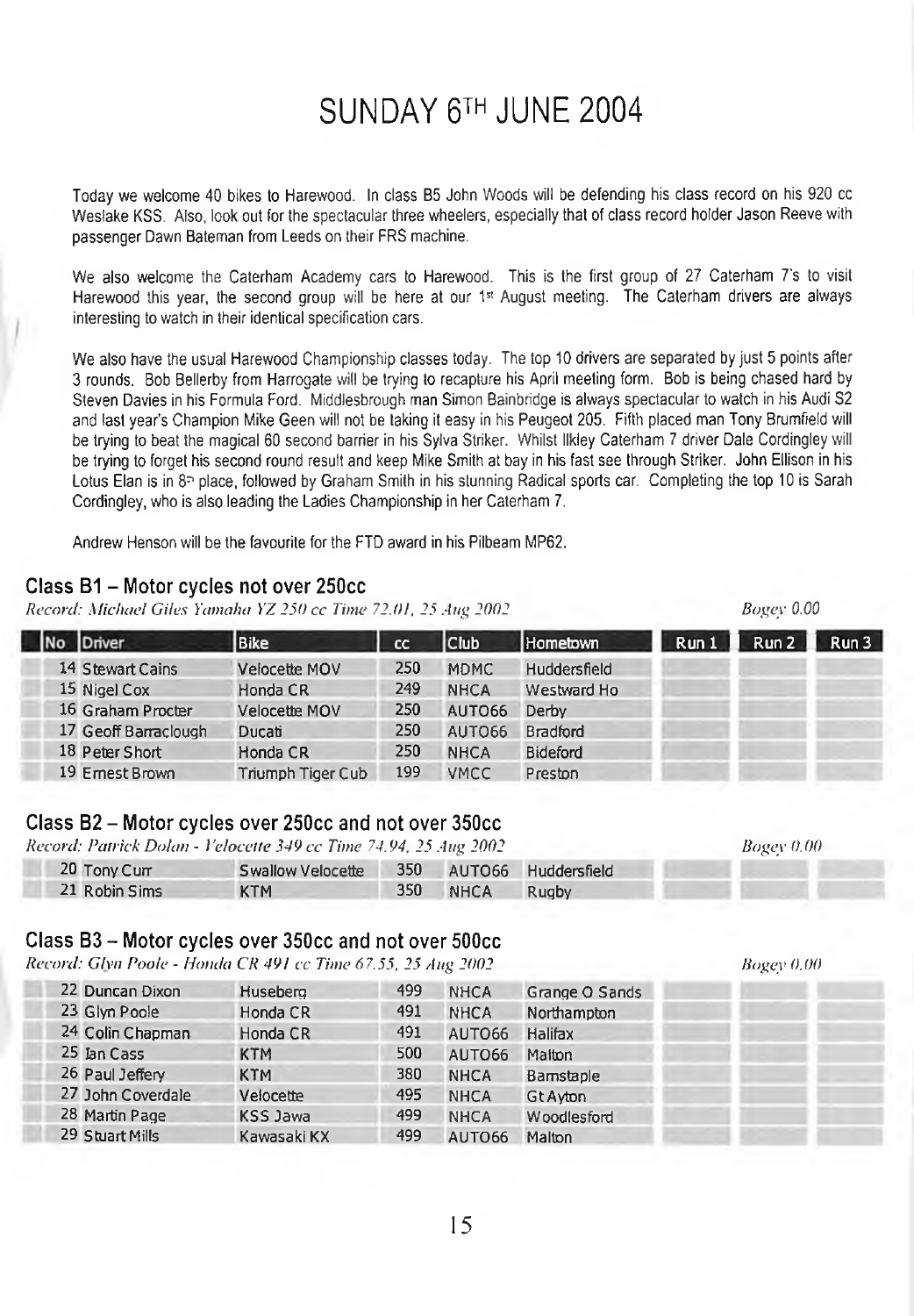#### Class B4 - Motor cycles over 500cc and not over 750cc

*Record: Brett Haley - Yamaha R6 599 cc Time 69.74, 25 Aug 2002*

|                     |              |           |             |            |       | $\cdots$ |      |
|---------------------|--------------|-----------|-------------|------------|-------|----------|------|
| Driver              | <b>Bike</b>  | <b>CC</b> | Club        | Hometown   | Run 1 | Run 2    | Run3 |
| 30 Richard Walker   | CCM 604DS    | 598       | <b>NHCA</b> | Halifax    |       |          |      |
| 31 Mark Wigham      | Suzuki       | 645       | AUTO66      | York       |       |          |      |
| 32 Neil Hutchinson  | Honda        | 509       | AUTO66      | York       |       |          |      |
| 33 Alfonso Lygo     | <b>CCM</b>   | 604       | AUTO66      | Nottingham |       |          |      |
| 34 Simon Taylor     | Triton       | 750       | AUTO 66     | Whitby     |       |          |      |
| 35 Martin Ratcliffe | Eigenbau     | 566       | <b>NHCA</b> | Keighley   |       |          |      |
| 36 Mark Jackson     | Hondaberg    | 650       | AUTO66      | Whitby     |       |          |      |
| 37 Joe Kingham      | Suzuki GXR   | 600       | <b>NHCA</b> | Warrington |       |          |      |
| 38 Marcus Sharp     | Kawasaki ZXR | 750       | AUTO66      | Halifax    |       |          |      |

*Bogey 0.00*

*Bogey 0.00*

#### Class B5 - Motor cycles over 750cc and not over 1300cc

*Record: John \Vood'< - Weslake KSS 920 cc Time 65.23, 25 A tig 2002*

39 John Golda 40 Paul Jarrett 41 Sam Matthewman 42 Tom Morgan 43 John Woods Harris Suzuki Yamaha R1 Suzuki TL Suzuki TL Weslake KSS 771 1000 1000 S AUT066 York 1000 S AUT066 920 **NHCA NHCA NHCA** Kirkaldy Shrewsbury Leeds **Batley** 



Tony street and Mark Child look the part as they approach Country corner on their 600cc Honda last year Photo © Steve Wilkinson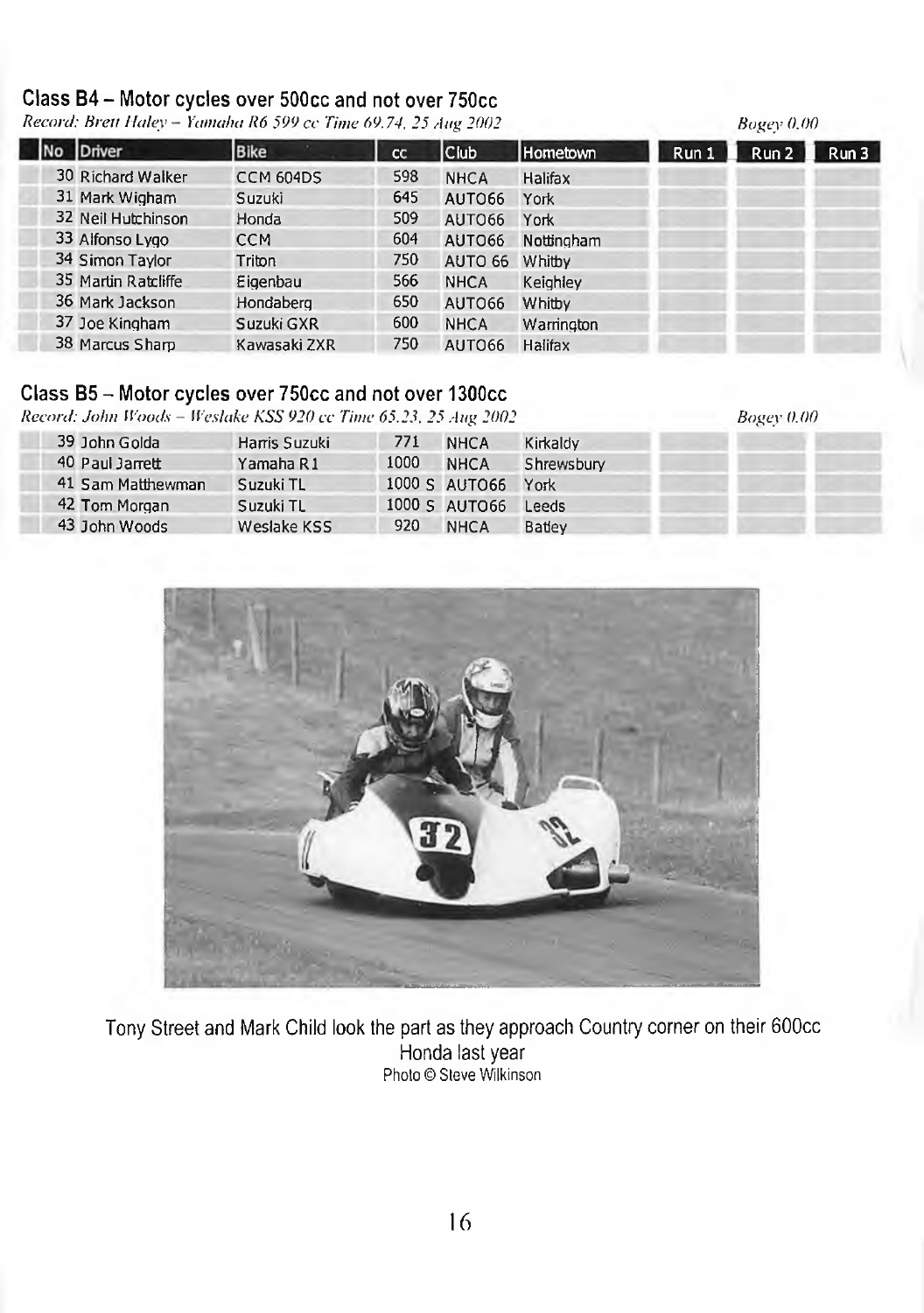#### Class B6 - Motor cycle and sidecar and three wheelers one wheel drive

*Record: Martin Quick - Vincent 1,272 cc Time 71.45, 25 Aiig 2002* 

|  | весона, мании уанъ – гипсени 1,272 се типе 71,49, 29 лид 2002 |                   | $\mathbf{u} \cdot \mathbf{v} = \mathbf{v} \cdot \mathbf{v}$ |             |                  |       |       |       |
|--|---------------------------------------------------------------|-------------------|-------------------------------------------------------------|-------------|------------------|-------|-------|-------|
|  | No Driver                                                     | <b>Bike</b>       | cc                                                          | <b>Club</b> | Hometown         | Run 1 | Run 2 | Run 3 |
|  | 44 Joshua Waterhouse                                          | Honda             | 600                                                         | AUTO66      | Hull             |       |       |       |
|  | Peter Dixie                                                   | Honda             | 600                                                         | AUTO66      | Hull             |       |       |       |
|  | 45 Simon Blenkin                                              | <b>FRS</b>        | 1100                                                        | <b>NHCA</b> | Leeds            |       |       |       |
|  | Paul Nelson                                                   | <b>FRS</b>        | 1100                                                        | AUTO66      | Leeds            |       |       |       |
|  | 46 Terry Martin                                               | <b>TAG Triton</b> | 750                                                         | <b>NHCA</b> | <b>Bristol</b>   |       |       |       |
|  | Kelly Martin                                                  | <b>TAG Triton</b> | 750                                                         | <b>NHCA</b> | Bristol          |       |       |       |
|  | 47 Tony Street                                                | Honda             | 600                                                         | AUTO66      | Leeds            |       |       |       |
|  | Mark Child                                                    | Honda             | 600                                                         | AUTO66      | Allerton Bywater |       |       |       |
|  | 48 Harry Foster                                               | <b>BMW</b>        | 1000                                                        | <b>NHCA</b> | Honiton          |       |       |       |
|  | Carol Foster                                                  | <b>BMW</b>        | 1000                                                        | <b>NHCA</b> | Honiton          |       |       |       |
|  | 49 Len Auckland                                               | Norton            | 850                                                         | AUTO66      | Staxton          |       |       |       |
|  | <b>Nick Auckland</b>                                          | Norton            | 850                                                         | AUTO66      | Sunderland       |       |       |       |
|  |                                                               |                   |                                                             |             |                  |       |       |       |



Class B7 record holder Jason Reeve, with passenger Steve Hoole, take an interesting line out of Country corner at last years meeting. This year Jason is partnered by Dawn Bateman Photo © Steve Wilkinson

#### s B7 - Motor cycle and sidecar and three wheelers two wheel drive

*>■(/; Ja.wn Reeve - FRS 1,216 cc Time 61.34. 25 Aug 2002*

*Bogey 0.00*

*Bogey 0.00*

| 50 Fred Reeve  | <b>FRS</b> | 1100 | <b>NHCA</b> | Gildersome        |  |
|----------------|------------|------|-------------|-------------------|--|
| Kevin Hoole    | <b>FRS</b> | 1100 | <b>NHCA</b> | <b>Bradford</b>   |  |
| 51 John Warren | Suzuki     | 1000 | <b>NHCA</b> | <b>Bridawater</b> |  |
| Marianne Sharp | Suzuki     | 1000 | <b>NHCA</b> | <b>Bridgwater</b> |  |
| 52 Paul Allan  | <b>ABS</b> | 900  | Spen        | Cleckheaton       |  |
| Grahame Allan  | <b>ABS</b> | 900  | Spen        | Skipton           |  |
| 53 Jason Reeve | <b>FRS</b> | 1216 | <b>NHCA</b> | Leeds             |  |
| Dawn Bateman   | <b>FRS</b> | 1216 | <b>NHBC</b> | Leeds             |  |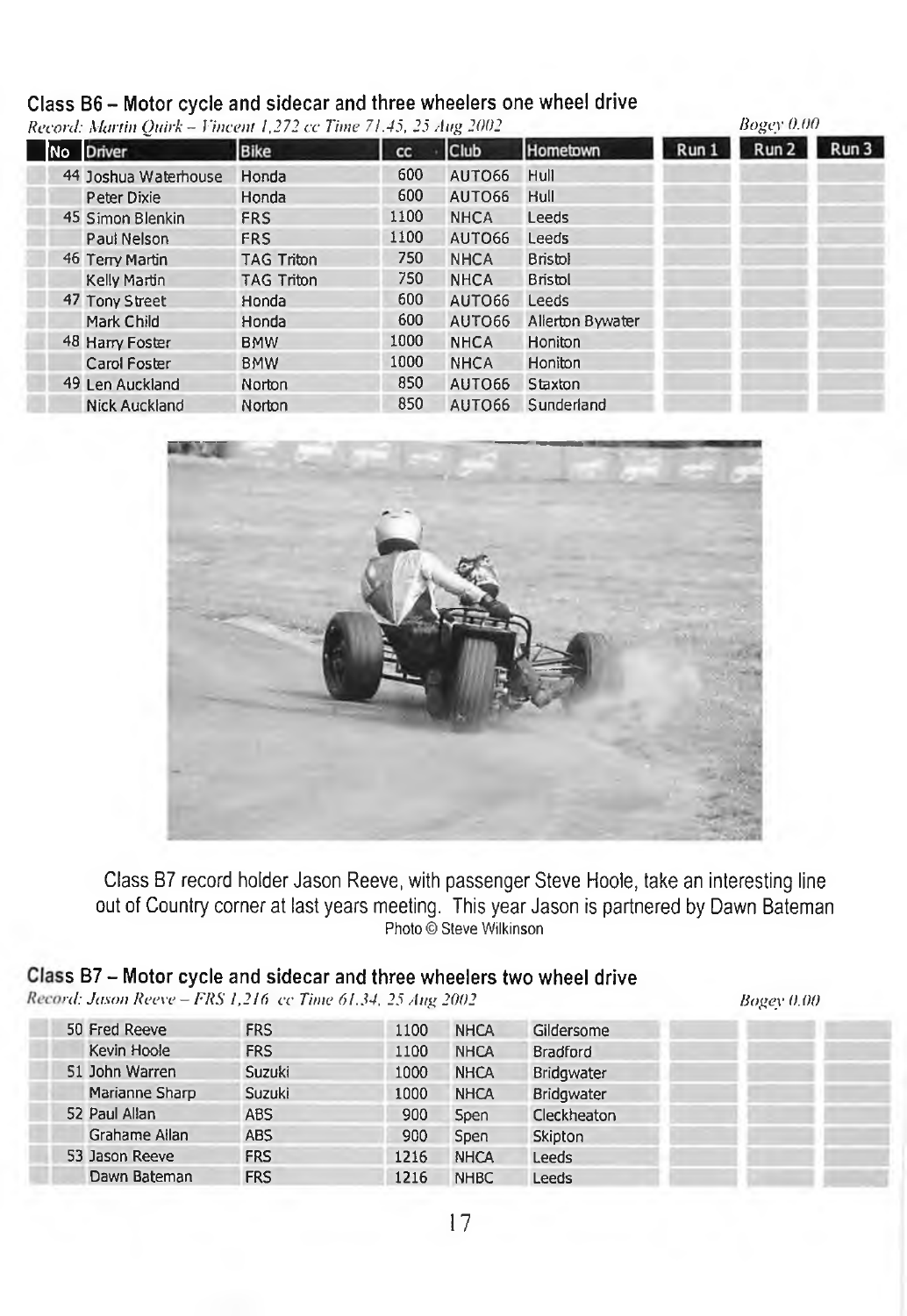#### Class 17 - Caterham Academy cars

*Record: Tony Lawrence - Caterham 7 1,600 cc Time 67.27, 8 Sept 2001* 

|     |                        |            |      |             |                |       | --- <u>-</u> -------- |      |
|-----|------------------------|------------|------|-------------|----------------|-------|-----------------------|------|
| No. | Driver                 | Car        | cc   | <b>Club</b> | Hometown       | Run 1 | Run 2                 | Run3 |
|     | 54 Chris Ross          | Caterham 7 | 1600 | <b>BARC</b> | London         |       |                       |      |
|     | 55 Patrick Scharfegger | Caterham 7 | 1600 | <b>BARC</b> | Warrington     |       |                       |      |
|     | 56 Richard Granelli    | Caterham 7 | 1600 | <b>BARC</b> | Macclesfield   |       |                       |      |
|     | 57 James Sykes         | Caterham 7 | 1600 | <b>BARC</b> | <b>Bingley</b> |       |                       |      |
|     | 58 Pat Gormley         | Caterham 7 | 1600 | <b>BARC</b> | London         |       |                       |      |
|     | 59 John Bickell        | Caterham 7 | 1600 | <b>BARC</b> | North Harrow   |       |                       |      |
|     | 60 F Somerville-Cotton | Caterham 7 | 1588 | <b>BARC</b> | London         |       |                       |      |
|     | 61 Henry Fletcher      | Caterham 7 | 1600 | <b>BARC</b> | London         |       |                       |      |
|     | 62 Gregory Watts       | Caterham 7 | 1600 | <b>BARC</b> | Windsor        |       |                       |      |
|     | 63 Chris Sedgwick      | Caterham 7 | 1588 | <b>BARC</b> | Lowestoft      |       |                       |      |
|     | 64 Adrian Wagstaff     | Caterham 7 | 1600 | <b>BARC</b> | Nuneaton       |       |                       |      |
|     | 65 Hugo Jones          | Caterham 7 | 1588 | <b>BARC</b> | Cheltenham     |       |                       |      |
|     | 66 Keith Sheppard      | Caterham 7 | 1588 | <b>BARC</b> | Poole          |       |                       |      |
|     | 67 Steven Marshall     | Caterham 7 | 1588 | <b>BARC</b> | Telford        |       |                       |      |
|     | 68 Darren Faraway      | Caterham 7 | 1600 | <b>BARC</b> | Essex          |       |                       |      |
|     | 69 Adrian Argyros      | Caterham 7 | 1600 | <b>BARC</b> | Northwich      |       |                       |      |
|     | 70 Brent Marshall      | Caterham 7 | 1600 | <b>BARC</b> | Manchester     |       |                       |      |
|     | 71 Mike Dimsdale       | Caterham 7 | 1588 | <b>BARC</b> | Harrogate      |       |                       |      |
|     | 72 Simon Fielding      | Caterham 7 | 1600 | <b>BARC</b> | Cold Ash       |       |                       |      |
|     | 73 Charles Elliott     | Caterham 7 | 1600 | <b>BARC</b> | Caterham       |       |                       |      |
|     | 74 Claudia Baines      | Caterham 7 | 1600 | <b>BARC</b> | Northampton    |       |                       |      |
|     | 75 Martin Woodham      | Caterham 7 | 1600 | <b>BARC</b> | <b>Diss</b>    |       |                       |      |
|     | 76 Jonathan Alpine     | Caterham 7 | 1600 | <b>BARC</b> | London         |       |                       |      |
|     | 77 Andrew Blight       | Caterham 7 | 1588 | <b>BARC</b> | London         |       |                       |      |
|     | 78 Paul Jepson         | Caterham 7 | 1600 | <b>BARC</b> | Gillingham     |       |                       |      |
|     | 79 Chris Rome          | Caterham 7 | 1588 | <b>BARC</b> | Woking         |       |                       |      |
|     | 80 Jamie Bashall       | Caterham 7 | 1588 | <b>BARC</b> | Knaresborough  |       |                       |      |

#### Class 1 - Road modified saloon & sports cars up to 1400cc (Merged with Class 2)

*Record: Mike Geen - Peugeot 205 1360 cc Time 67.84,* 3 *Aug 2003*

*Bogey: 85.84*

*Bogey: 0.00*

| H 81 Clare Sullivan | Austin Mini | 1380 BARC(Y) Warton |                        |
|---------------------|-------------|---------------------|------------------------|
| H 82 Mike Geen      | Peugeot 205 |                     | 1360 BARC(Y) Harrogate |

#### Class 2 – Road modified saloon & sports cars over 1400cc up to 2000 cc

*Record: Bobby Fryers - Renault Clio Wiiliarr^s 2000 cc Time 67.57, 13 Jun 1999 Bogey: 85.57*

| Bogey: 85.57 |  |
|--------------|--|
|              |  |

|   | 84 Andrew Barton   | Peugeot 306     | 1998 |                | BARC(Y) Newcastle    |  |
|---|--------------------|-----------------|------|----------------|----------------------|--|
|   | 85 Gary Carnaby    | Escort RS 1600  | 1600 |                | BARC(Y) Scunthorpe   |  |
| H | 86 John Moxham     | Peugeot 205 GTi | 1971 | LDMC           | Blackpool            |  |
|   | H 87 Paul Anderson | Renault Clio    | 1764 | BARC(Y) York   |                      |  |
| H | 88 James Kerr      | Peugeot 205 GTi | 1905 | BARC(Y) Leeds  |                      |  |
| H | 89 John Ellison    | Lotus Elan      | 1699 | BARC(Y) Thirsk |                      |  |
| H | 90 David Sykes     | Peugeot 205 GTi | 1905 |                | BARC(Y) Huddersfield |  |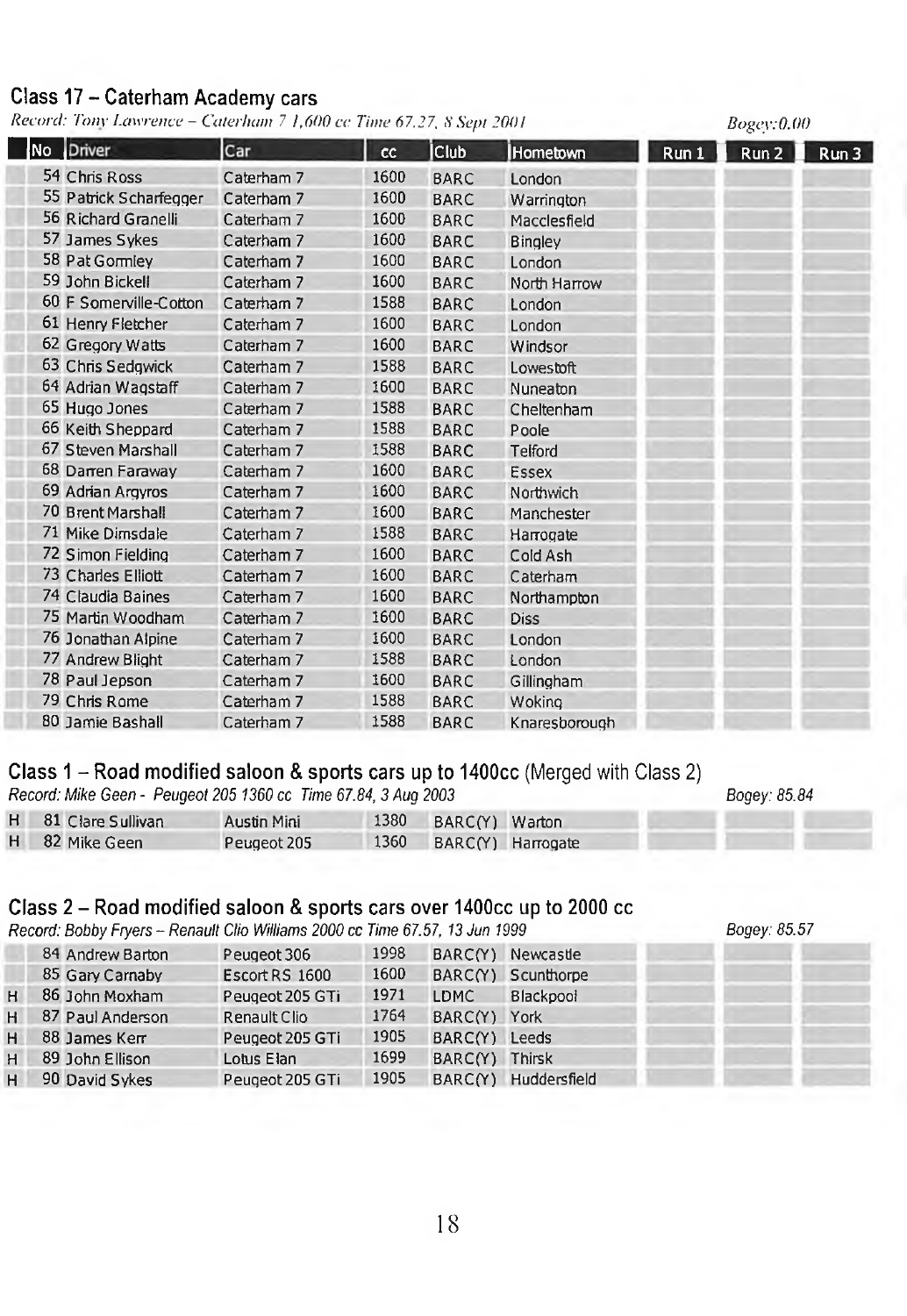#### Sponsor-KNIGHT FRANK

*Bogey: 82.06*

#### Class 3 - Road modified saloon & sports cars over 2000 cc

*Record: Richard Hargreaves - Mitsubishi Evo 1997 cc Time 64.06, 12 Sep 1999*

|   | No Driver              | Car                    | cc     | Club             | <b>Hometown</b>     | Run 1 | Run 2 | Run 3 |
|---|------------------------|------------------------|--------|------------------|---------------------|-------|-------|-------|
| H | 793 Jonathan Moorhouse | BMW 325i Sport         | 2500   | BARC(Y) Stutton  |                     |       |       |       |
| H | 92 Mike Baxter         | Renault 21 Turbo       | 1995 T |                  | BARC(Y) Gt Harwood  |       |       |       |
| H | 93 Susan Surtees       | BMW 325i Sport         | 2500   | BARC(Y) Stutton  |                     |       |       |       |
| H | 94 Tracey Taylor-West  | <b>Escort Cosworth</b> | 1994 T | BARC(Y) Thirsk   |                     |       |       |       |
| H | 95 Richard Pope        | <b>BMW E30 M3</b>      | 2300   | BARC(Y) Wilsden  |                     |       |       |       |
| H | 96 Chris Brown         | Subaru Impreza         | 1994 T |                  | BARC(Y) Harrogate   |       |       |       |
| H | 97 Christopher Price   | Sierra XR4i            | 3700   | BARC(Y) Leeds    |                     |       |       |       |
| H | 98 Richard Paterson    | Escort RS Turbo        | 1597 T | BARC(Y) Otley    |                     |       |       |       |
| H | 99 Philip Andrew       | Nissan Skyline         | 2600 T |                  | BARC(Y) Giggleswick |       |       |       |
| H | 100 Michael Burdon     | Porsche 911 RS         | 2700   | BARC(Y) Ikley    |                     |       |       |       |
| H | 101 Damon Gray         | Nissan 200sx           | 1800 T | BARC(Y) Retford  |                     |       |       |       |
| H | 102 Jonathan Mounsey   | Mitsubishi Evo         |        | 1990 $T$ BARC(Y) | Eldroth             |       |       |       |

#### Sponsor - GEO FABRICS

#### Class 4 – Road modified kit, replica and spaceframe cars up to 1700 cc

*Record: Robert Bellerby - Sylva Striker 1600 cc Time 63.60,11 April 2004 Bogey: 81.60*

|   | H 910 Simon Medley     | Caterham 7     | 1600 | BARC(Y) Odey      |                       |
|---|------------------------|----------------|------|-------------------|-----------------------|
|   | H 912 Sarah Cordingley | Caterham 7     | 1600 | BARC(Y) Ikley     |                       |
| H | 104 Geoffrey Barker    | Westfield SE   | 1700 | BARC(Y) Bradford  |                       |
| H | 105 Michael Bellerby   | Sylva Leader   | 1600 |                   | BARC(Y) Harrogate     |
|   | 106 David Golightly    | Firefox        | 1392 | BARC(Y) Grimsby   |                       |
|   | 107 Tom Battve         | Caterham 7     | 1598 | BARC(Y) Holmfirth |                       |
|   | H 108 Paul Gibson      | Caterham 7     | 1700 |                   | BARC(Y) North Ferriby |
|   | H 109 Robert Warwick   | Westfield SEiW | 1690 |                   | BARC(Y) Knaresborough |
|   | H 110 Jonathan Medley  | Caterham 7     | 1600 | BARC(Y) Odey      |                       |
|   | H 111 Mike Smith       | Sylva Striker  | 1700 |                   | BARC(Y) Whitley Bay   |
|   | H 112 Dale Cordingley  | Caterham 7     | 1600 | BARC(Y) Ikley     |                       |
|   | H 113 Robert Bellerby  | Sylva Striker  | 1600 |                   | BARC(Y) Harrogate     |

#### Class 5 - Road modified kit, replica and spaceframe cars over 1700 cc

*Record: Mark Smith - Westfield SEiW 2000 cc Time 63.39, 24 Aug 2003 Bogey: 81.39*

|                  | Westfield SE                                                                                             | 1760 |           |                                                                                                       |  |
|------------------|----------------------------------------------------------------------------------------------------------|------|-----------|-------------------------------------------------------------------------------------------------------|--|
| 115 Rob Sinclair | Westfield SE                                                                                             | 1760 |           |                                                                                                       |  |
|                  | Westfield SEiW                                                                                           | 1848 |           |                                                                                                       |  |
|                  | Caterham 7                                                                                               | 1800 |           |                                                                                                       |  |
|                  | Caterham R300                                                                                            | 1800 |           |                                                                                                       |  |
|                  | CarCraft Cyclone                                                                                         | 2000 | Blackpool |                                                                                                       |  |
|                  | 915 Nick Avevard<br>116 J Middleton-Walker<br>117 Adrian Martin<br>118 Stephen Poulson<br>119 Roger Fish |      |           | BARC(Y) Leeds<br>BARC(Y) Dewsbury<br>BARC(Y) Clifford<br>BARC(Y) Ekley<br>BARC(Y) Keyworth<br>BARC(Y) |  |

KEY: H = Harewood Speed Hillclimb Championship

T = Turbocharged

S = Supercharged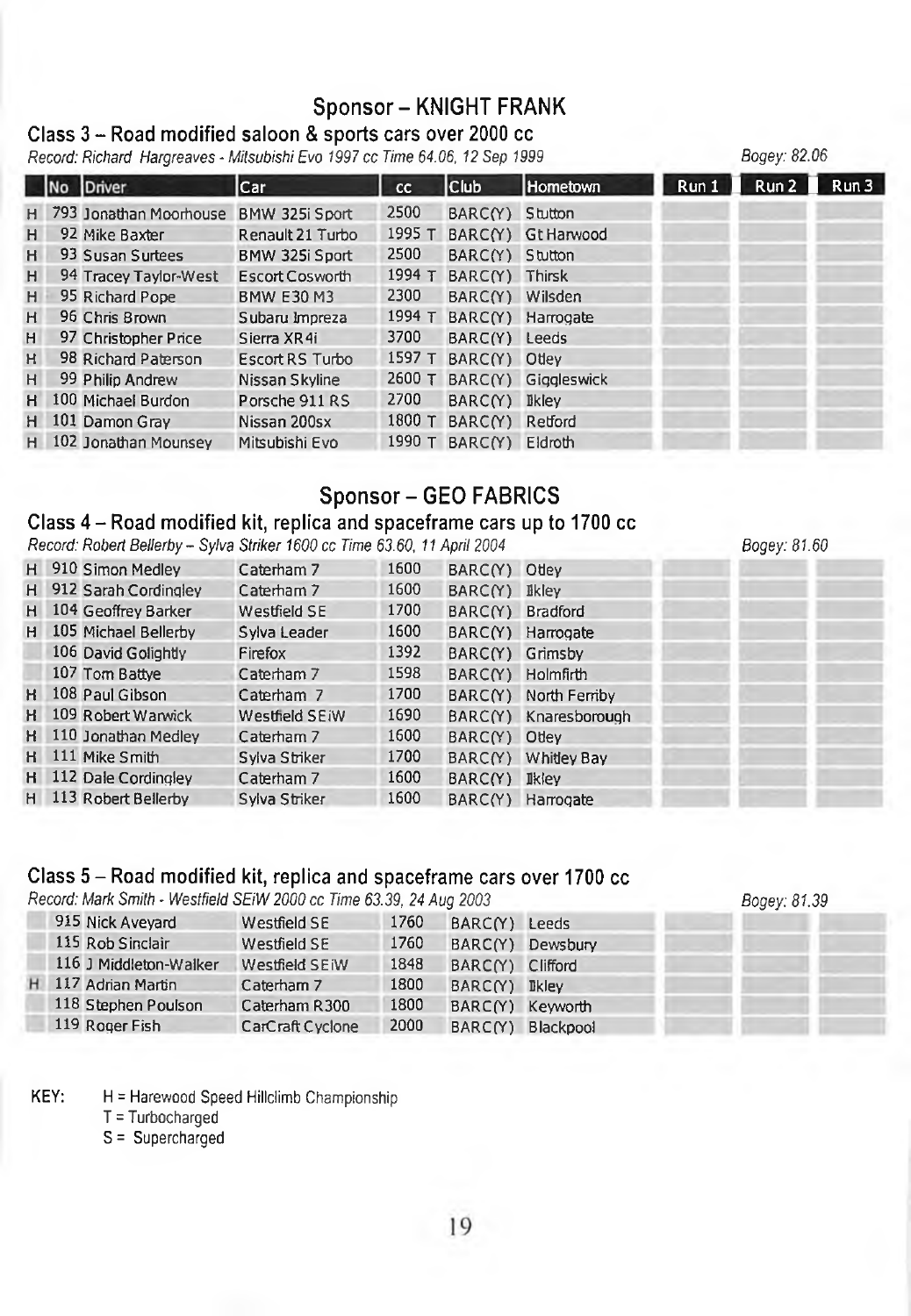#### Class 6 - Modified production cars excl. kit, replica etc up to 1400 cc *Record: Matthew Finder - MG Metro 1380 cc Time 63.70,10 May 1998*

|   | $n$ , $\alpha$ , $\alpha$ , $\alpha$ , $\alpha$ , $\alpha$ , $\alpha$ , $\alpha$ , $\alpha$ , $\alpha$ , $\alpha$ , $\alpha$ , $\alpha$ , $\alpha$ , $\alpha$ , $\alpha$ , $\alpha$ , $\alpha$ , $\alpha$ , $\alpha$ , $\alpha$ , $\alpha$ , $\alpha$ , $\alpha$ , $\alpha$ , $\alpha$ , $\alpha$ , $\alpha$ , $\alpha$ , $\alpha$ , $\alpha$ , $\alpha$ , $\alpha$ , $\alpha$ , $\alpha$ , $\alpha$ , $\alpha$ , |             |      |                  |                    | UUVUV. U1.1V |         |       |
|---|-------------------------------------------------------------------------------------------------------------------------------------------------------------------------------------------------------------------------------------------------------------------------------------------------------------------------------------------------------------------------------------------------------------------|-------------|------|------------------|--------------------|--------------|---------|-------|
|   | No Driver                                                                                                                                                                                                                                                                                                                                                                                                         | Car         | cc   | <b>Club</b>      | Hometown           | Run 1        | Run $2$ | Run 3 |
|   | 120 Ian Clark                                                                                                                                                                                                                                                                                                                                                                                                     | Austin Mini | 1275 | BARC(Y)          | York               |              |         |       |
|   | 121 Jonathan Jackson                                                                                                                                                                                                                                                                                                                                                                                              | Austin Mini | 1380 | BARC(Y) Wylam    |                    |              |         |       |
|   | 122 Nigel Hepburn                                                                                                                                                                                                                                                                                                                                                                                                 | Mini        | 1380 | BARC(Y) Carlisle |                    |              |         |       |
| H | 123 Andrew Roberts                                                                                                                                                                                                                                                                                                                                                                                                | MG Metro    | 1380 |                  | BARC(Y) Warrington |              |         |       |
|   | 124 Joe Harriman                                                                                                                                                                                                                                                                                                                                                                                                  | Rover Mini  | 1380 | BARC(Y) Morpeth  |                    |              |         |       |
|   | H 125 Philip Sturdy                                                                                                                                                                                                                                                                                                                                                                                               | Rover Metro | 1399 | BARC(Y) Thirsk   |                    |              |         |       |
|   |                                                                                                                                                                                                                                                                                                                                                                                                                   |             |      |                  |                    |              |         |       |

#### Class 7 - Modified production cars excl. kit, replica etc 1400 cc up to 2000 cc

*Record: Mark Waldron - Lotus Elise Turbo 1396 cc Time 60.51, 7 Oct 2001*

127 Stephen Chapman 128 Stuart Clough 129 Geoff Beavis 130 Chris Wise Vauxhall Nova 1998 Alpine Renault A 110 1565 VW Golf GTi 1984 EscortR S1600 2000 AUT066 Halifax BARC(Y) Northallerton HSA Reading BARC(Y) Thirsk

#### Sponsor - SPORTS & SPECIALIST CAR COMPANY

#### Class 9 - Formula Ford 1600 pre-1994

*Record- D a v u iB a ile y -S w ift SC93I- I6 0 0 c c Time 60.95. II April 2004 Bogey: 78.95*

| н. | 938 David Lanfranchi  | Van Diemen RF87 | 1600 | BARC(Y) Leeds    |                       |
|----|-----------------------|-----------------|------|------------------|-----------------------|
|    | 134 Steven Dyson      | Mondiale M88    | 1600 | BARC(Y) Rochdale |                       |
|    | 135 Kevin McGrath     | Ray FF          | 1600 | BARC(Y) Shipley  |                       |
| H  | 136 Michael Underwood | Van Diemen RF84 | 1600 |                  | BARC(Y) Aldbrough     |
| H  | 137 Bronwen Waggitt   | Royale RP2      | 1600 |                  | BARC(Y) Boroughbridge |
| H. | 138 Peter Whittle     | Van Diemen RF87 | 1600 | BARC(Y) Otley    |                       |
| H  | 139 Mark Moran        | Van Diemen RF89 | 1600 |                  | BARC(Y) Rochdale      |
| H  | 140 Ian Thomas        | Swift SC93F     | 1600 |                  | BARC(Y) S Queensferry |
|    | 141 Stephen Walker    | Swift FB91      | 1600 |                  | BARC(Y) Harrogate     |
| H. | 142 Mick Moore        | Van Diemen RF85 | 1600 |                  | BARC(Y) Manchester    |
| H  | 143 Steven Davies     | Swift FB90      | 1598 | BARC(Y) Kilgetty |                       |

#### Class  $A -$  Modified production cars up to 1400 cc (Merged with Class B)

*Record: Robert Keiirick - Caterham 7 1137 cc Time 59.37. 6 Jtil 2003 Bogey: 77.37* H 144 Tony Brumfield Sylva Striker 1299 BARC(Y) Grimsby

#### Class  $B -$  Modified production cars 1400 cc up to 2000 cc (Merged with Class C)

*Record: Dave Kimberley* - *Caterham* 7 *199S cc Time 58.33. 11 May 2003 Bogey: 76.33*

|                      | $\mathfrak{g}\mathfrak{c}$ <i>ma. Dave Kimbertey - Calerman + 1770</i> cc Time 90.95, 11 maj 2005 - |  |                    |  |  |  |  |  |
|----------------------|-----------------------------------------------------------------------------------------------------|--|--------------------|--|--|--|--|--|
| 145 Alastair Jackson | Lotus <sub>7</sub>                                                                                  |  | 1558 AUTO66 Whitby |  |  |  |  |  |
| 146 Graham Guest     | Lotus <sub>7</sub>                                                                                  |  | 1600 AUTO66 Whitby |  |  |  |  |  |

#### Sponsor-BWD RENSBURG

#### Class 8 - Modified production cars excl. kit, replica etc over 2000 cc (Merged with class C)

*Record: Simon Baiubridge - Audi S2 Coupe 2226Tcc Time 60.51. 11 April 2004 Bogey: 78.51*

H 132 Simon Bainbridge Audi S2 Coupe 2226 T BARC(Y) Middlesbrough

Bogey: 78.51

*Bogey: 81.70*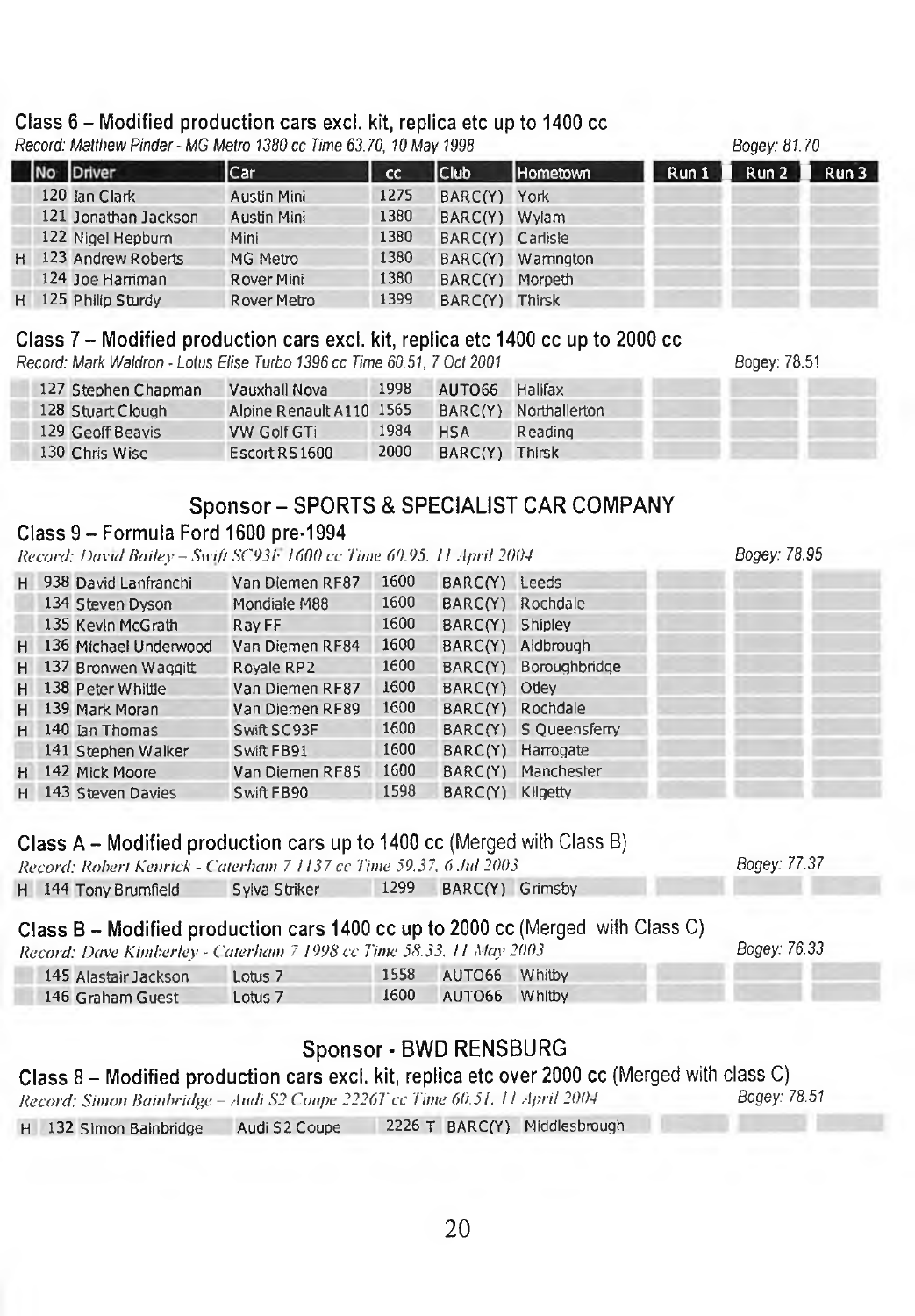#### $C =$  Modified production cars over  $2000$  cc

| Record: Tim Coventry - Westfield S Eight 5300 cc Time 58.17, 6 Jul 1997<br>No Driver | Car               | cc   | Club                  | Hometown                  | Run 1 | Bogey: 76.17<br>Run2<br>Run3 |
|--------------------------------------------------------------------------------------|-------------------|------|-----------------------|---------------------------|-------|------------------------------|
| 147 Philip Concannon                                                                 | Locost 7          |      |                       | 1993 T BARC(Y) Manchester |       |                              |
|                                                                                      |                   |      |                       |                           |       |                              |
|                                                                                      |                   |      |                       |                           |       |                              |
| Class E - Sports Libre cars up to 1400 cc                                            |                   |      |                       |                           |       | Boaev: 76.22                 |
| Record: Andy Bougourd - Condor Mallock 1109 cc Time 58.22, 7 Jul 2002                |                   |      |                       |                           |       |                              |
| H 149 Les Thurkettle                                                                 | MK GT1            | 1137 | BARC(Y) Goole         |                           |       |                              |
| H 150 Nick Cook                                                                      | Sylva Striker Mk2 | 919  | BARC(Y) London        |                           |       |                              |
| 151 Graham Henson                                                                    | Radical           | 1300 |                       | BARC(Y) Blackpool         |       |                              |
| 152 Peter Green                                                                      | Centaur Mk21      | 1300 |                       | BARC(Y) Huddersfield      |       |                              |
| H 153 Graham Smith                                                                   | Radical           | 1400 |                       | BARC(Y) Pateley Bridge    |       |                              |
|                                                                                      |                   |      |                       |                           |       |                              |
| Class D – Hillclimb Super Sports cars up to 2000 cc (Merged with Class F)            |                   |      |                       |                           |       |                              |
| Record: Martin Groves - Mallock Mk20B 1700 cc Time 56.44, 5 Jul 1998                 |                   |      |                       |                           |       | Bogey: 74.44                 |
| H 155 Jim Naylor                                                                     | Mallock Mk 14     | 1700 | BARC(Y) York          |                           |       |                              |
|                                                                                      |                   |      |                       |                           |       |                              |
| Class F - Sports Libre cars 1400 cc up to 2000 cc                                    |                   |      |                       |                           |       |                              |
| Record: Paul Haimes - Mallock Mk18/20 2000 cc Time 56.21, 7 Oct 2001                 |                   |      |                       |                           |       | Bogey: 74.21                 |
| H 157 John Beardmore                                                                 | Morris Minor Conv | 1995 | BARC(Y) Leeds         |                           |       |                              |
| 158 Don Burt                                                                         | YKC KRC           | 2000 |                       | BARC(Y) Pontefract        |       |                              |
| 159 Graham Midgley                                                                   | OMS SC1B          |      | 1300 T BARC(Y) Nelson |                           |       |                              |
| H 160 Les Procter                                                                    | OMS SC3G          | 1800 |                       | BARC(Y) Cleckheaton       |       |                              |
|                                                                                      |                   |      |                       |                           |       |                              |
|                                                                                      |                   |      |                       |                           |       |                              |
|                                                                                      |                   |      |                       |                           |       |                              |
|                                                                                      |                   |      |                       |                           |       |                              |
|                                                                                      |                   |      |                       |                           |       |                              |
|                                                                                      |                   |      |                       |                           |       |                              |

Back seat driver?

John Beardmore in his unusual Morris Minor Convertible. When you are in the paddock have a look at the car and where the engine is situated!

Photo © Simon Harrison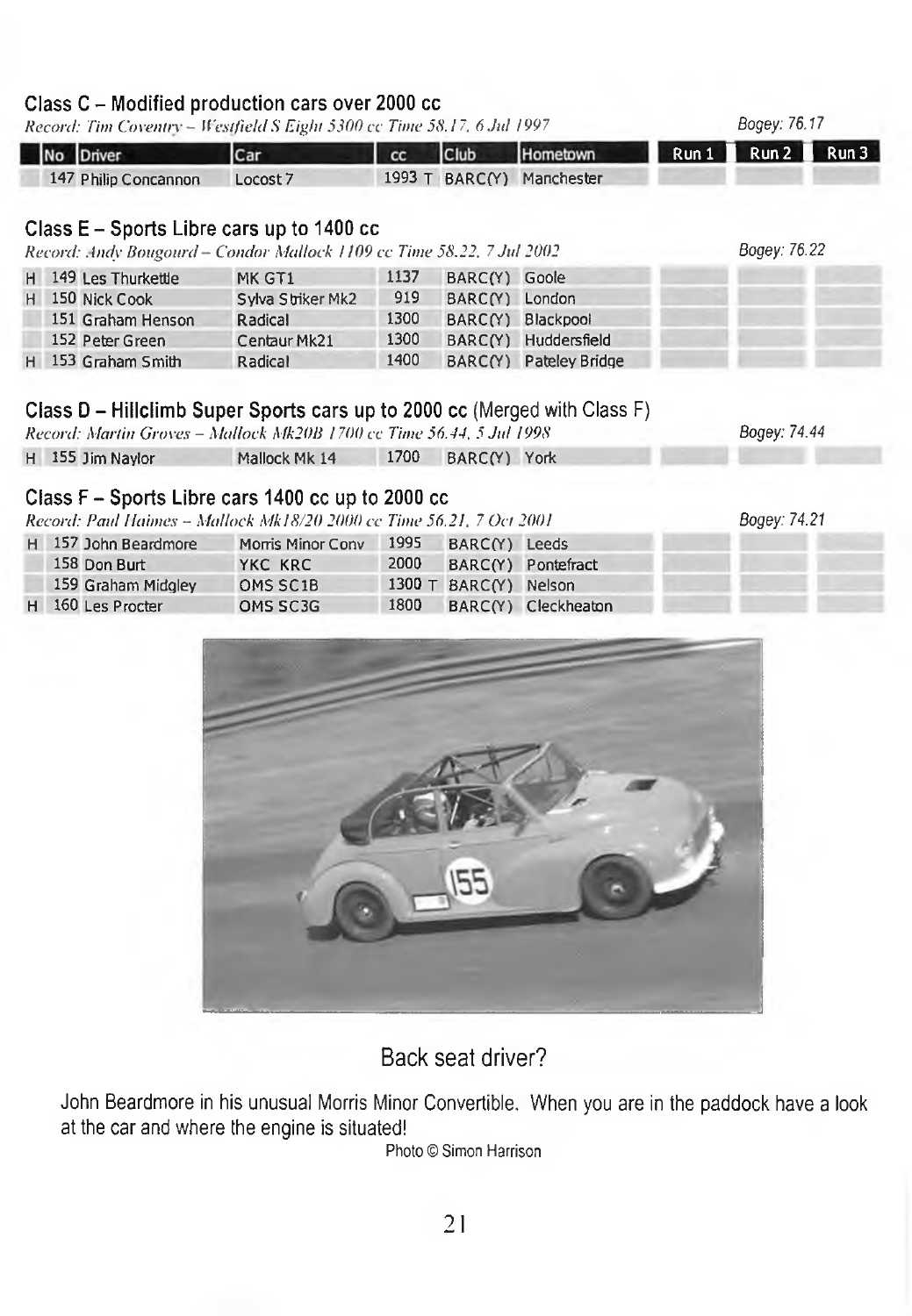#### Class H - Racing cars up to 600 cc (Merged with Class I)

*Record: Adam Steel - Martlet DMH 598 cc Time 57.58, 6 Jul 2003*

*Bogey: 75.58*

*Bogey: 72.35*

*Bogey: 72.05*

|  | No Driver            | ICar            |                       | cc Club Hometown | Run 1 Run 2 Run 3 |  |
|--|----------------------|-----------------|-----------------------|------------------|-------------------|--|
|  | H 162 Glyn Sketchley | Nova Jedi 01/14 | 490 BARC(Y) Leicester |                  |                   |  |



Only 490cc?

#### Glyn Sketchley certainly knows how to extract the best from this tiny Jedi Photo © Simon Harrison

#### Class I - Racing cars over 600 cc up to 1100 cc

*Record: M ark Budgett - Force 1080 cc Time 54.35, 6 .J1112003*

| 964 Anthony Levitt     | <b>OMS</b>       | 1090 | BARC(Y) Cambridge     |  |
|------------------------|------------------|------|-----------------------|--|
| H 163 Allan Staniforth | Megapin HC04     | 1098 | BARC(Y) Harrogate     |  |
| 164 Richard Levitt     | <b>OMS</b>       | 1090 | BARC(Y) Cambridge     |  |
| H 165 Martin Vesty     | <b>OMS 2000M</b> | 1080 | BARC(Y) Knaresborough |  |

#### Class J - Racing cars over 1100 cc up to 1600 cc (Merged with Class K)

*Record: Jam es Blackmore - OMS 2000M 1370 cc Time 54.05, 24 Aug 2003*

| H 166 James Blackmore | <b>OMS 2000M</b> |  | 1370 BARC(Y) Harrogate   |
|-----------------------|------------------|--|--------------------------|
| H 167 Andy Ball       | <b>OMS 2000M</b> |  | 1300 BARC(Y) Lothersdale |

#### Sponsor - GUYSON INTERNATIONAL

#### Class K - Racing cars over 1600 cc up to 2000 cc

|  | Record: Paul Haimes – Dallara F397 2000 cc Time 53.49, 7 Jul 2002 |               | Bogey: 71.49          |                            |  |
|--|-------------------------------------------------------------------|---------------|-----------------------|----------------------------|--|
|  | $H$ 168 Jon Waggitt                                               | Reynard Gould |                       | 1995 BARC(Y) Boroughbridge |  |
|  | H 169 Andrew Henson                                               | Pilbeam MP62  | 2000 BARC(Y) Rochdale |                            |  |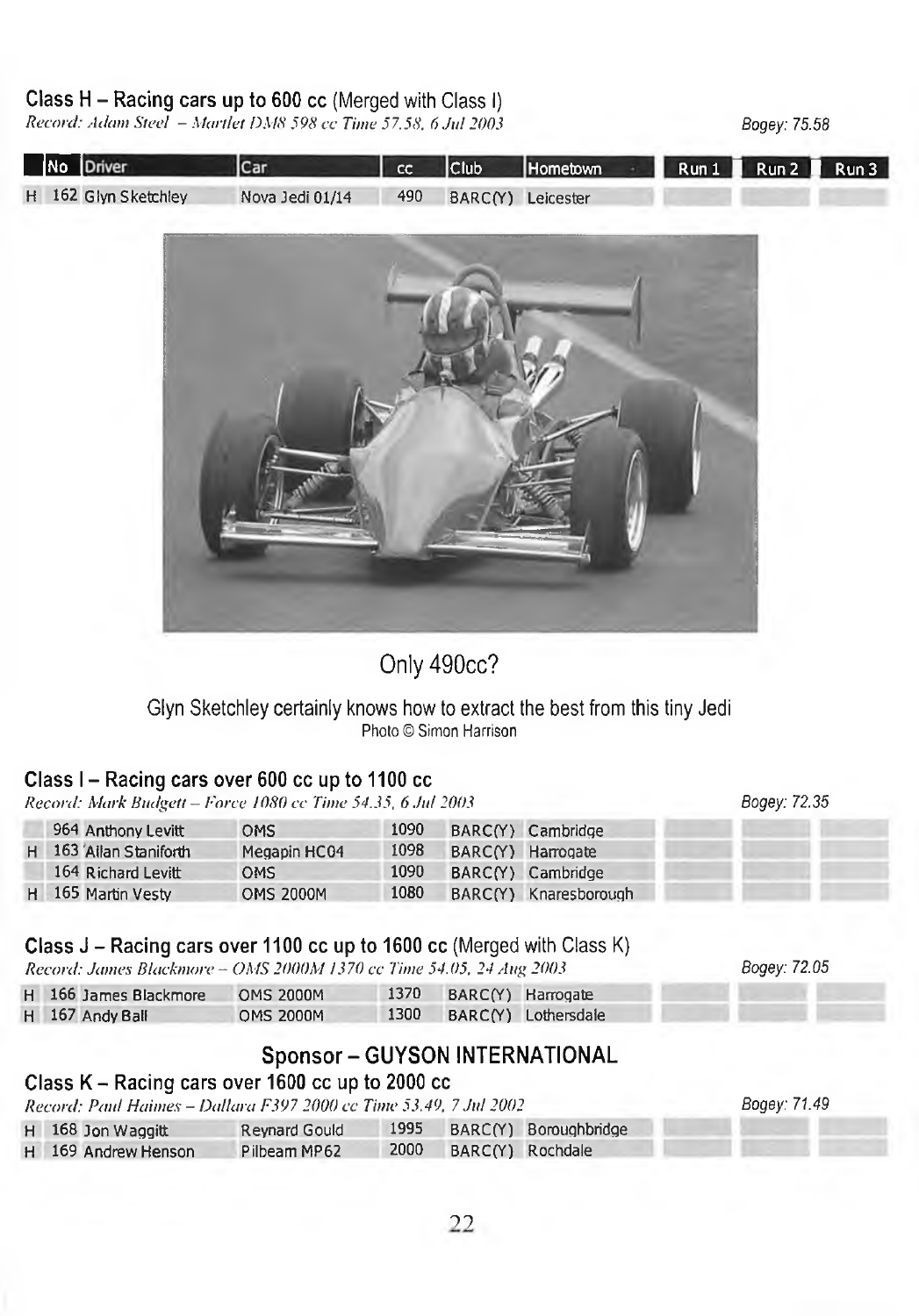# PHOTOS FROM OUR ARCHIVES



© Frank E Hall Photographer

Committee member Chris Seaman saves tyre wear exiting Farmhouse in his MG Midget and (below) elder statesman and demon suspension specialist, Allan Staniforth rounds Farmhouse bend in his Van Dieman RF85 in 1987.



© Frank E Hall Photographer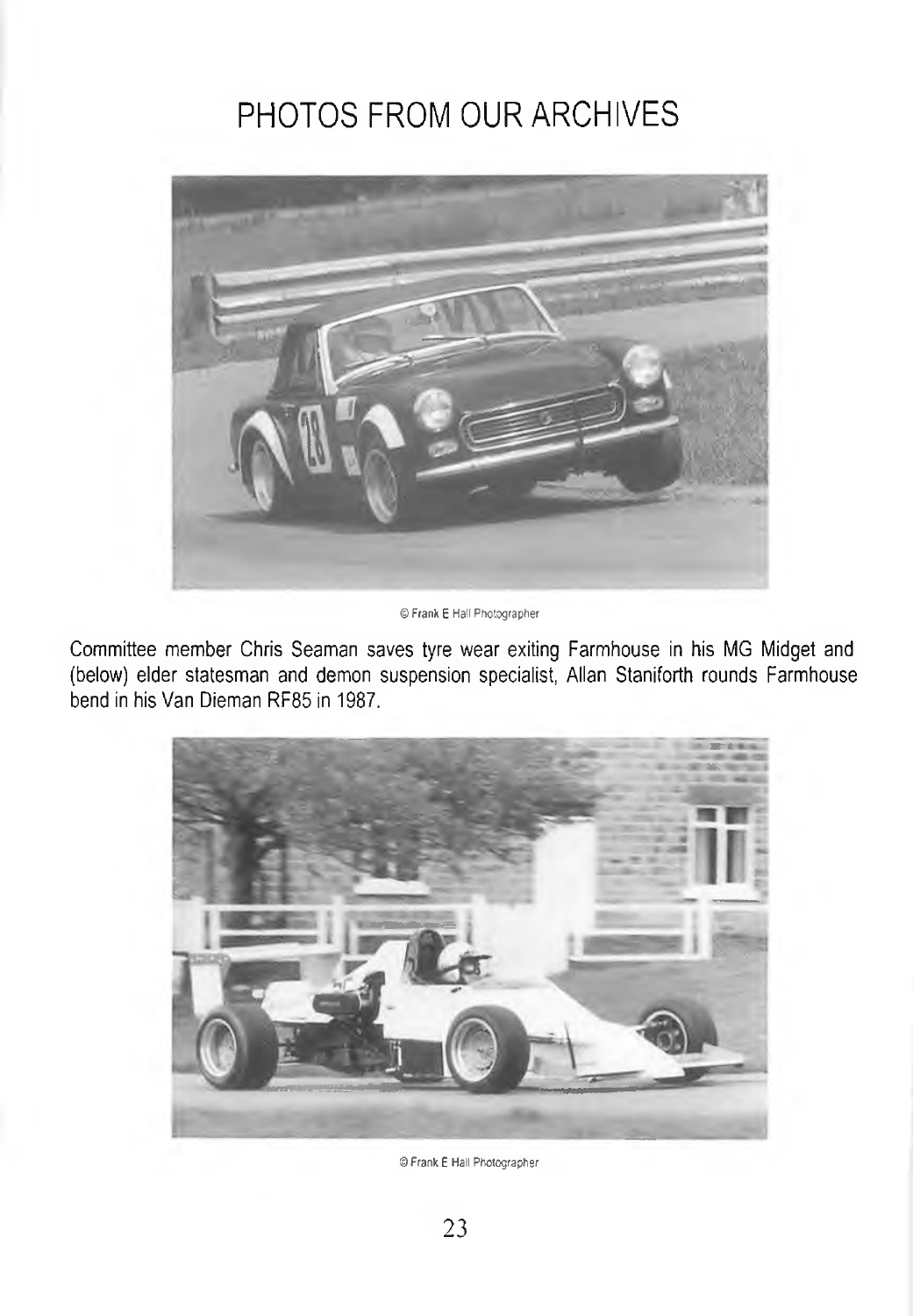

# **GUYSON INTERNATIONAL LIMITED**

Manufacturers of Blast Finishing and Industrial Washing Equipment Serving Local, National and International Industry for over 65 Years



**Guyson International Ltd. Snaygill Industrial Estate Keighley Road SKIPTON N.Yorks BD23 2QR Tel: 01756 799911 Fax: 01756 790213 email: [info@guyson.co.uk](mailto:info@guyson.co.uk) [www.guyson.co.uk](http://www.guyson.co.uk)**

#### Your local supplier for:

- A comprehensive range of workshop, garage and Industrial • Shotblasting equipment.
- Blast media; metal, plastic, glass, natural and ceramic.
- Spares and consumables for all Guyson equipment
- Dust collectors to complement all Guyson blast equipment.
- A comprehensive range of workshop, garage and industrial
- component cleaning equipment, featuring high Impact.
- aqueous wash technology.

# **IK GROUP [www.ikgroup.co.uk](http://www.ikgroup.co.uk)**

**IK Classics & Racing**

**01484 688678**

**IK Preperation**

**IK Car Care**

**IK Car Sales**

**IK Storage**



**Full Servicing & MoT**

**Electrical Work**

**Rolling Road**

**Tuning**

**Tyre Sales**

**Vehicle Storage**

Bottom Yard, Dobroyd Mills, Jackson Bridge, Holmfirth, HD9 lAF. [sales@ikcarcare.co.uk](mailto:sales@ikcarcare.co.uk)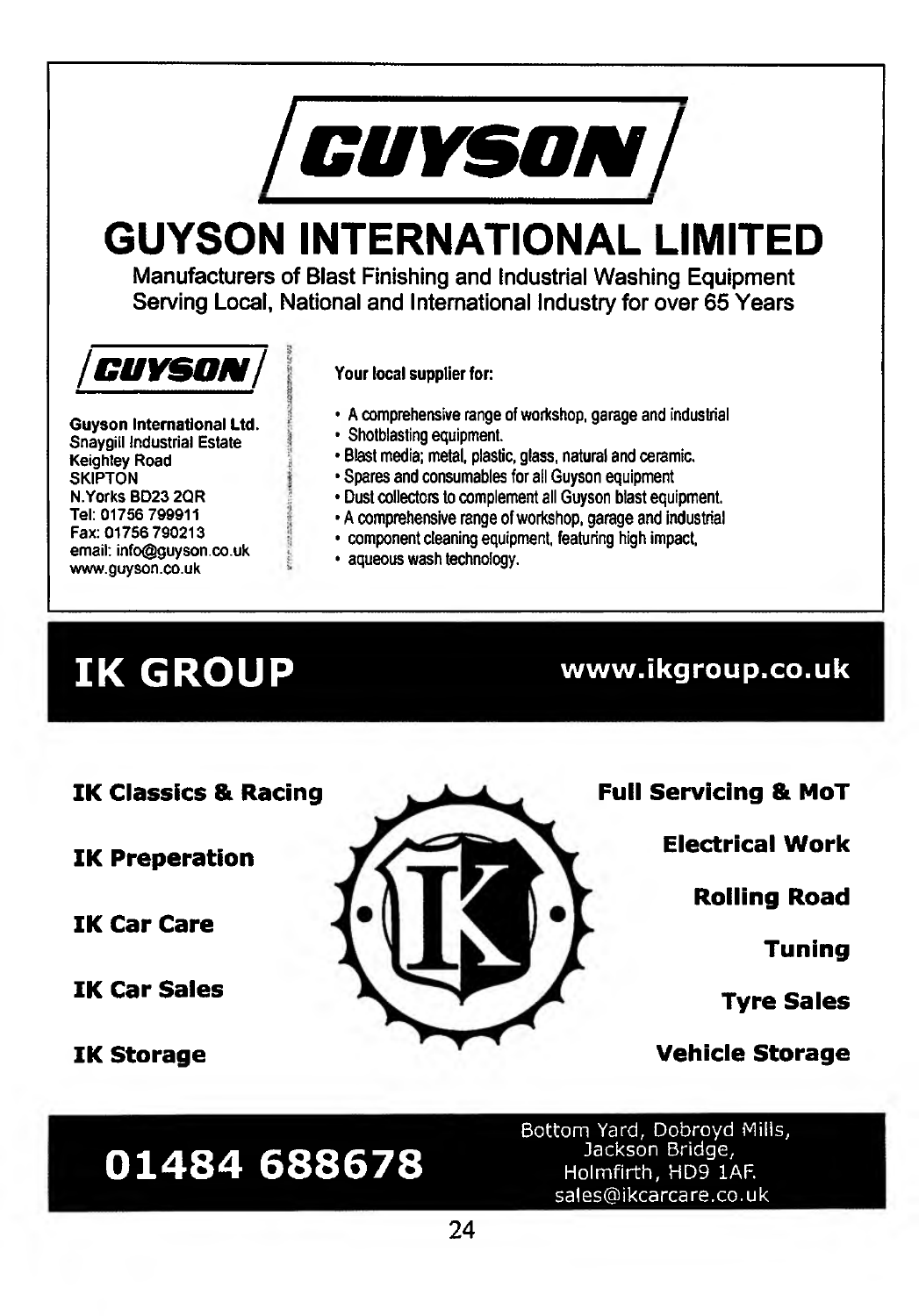# Enjoyed your day at Harewood?

Would you like to get more involved? Why not become a marshal and get closer to the action?

Join the Harewood Marshals team and meet a really friendly bunch of people who have one thing in common, we're all Motorsport nuts! For more information on becoming a marshal or joining the Harewood Marshals Association contact:

> Mike Shorley *Chief Marshal phone 01977 780035 email [mshorley@hotmail.com](mailto:mshorley@hotmail.com)*

> > Keith Davison *Assistant Chief Marshal email keith. davison@btinternet. com*

or ask at the Paddock office during a meeting



Marshals are an essential part of Harewood!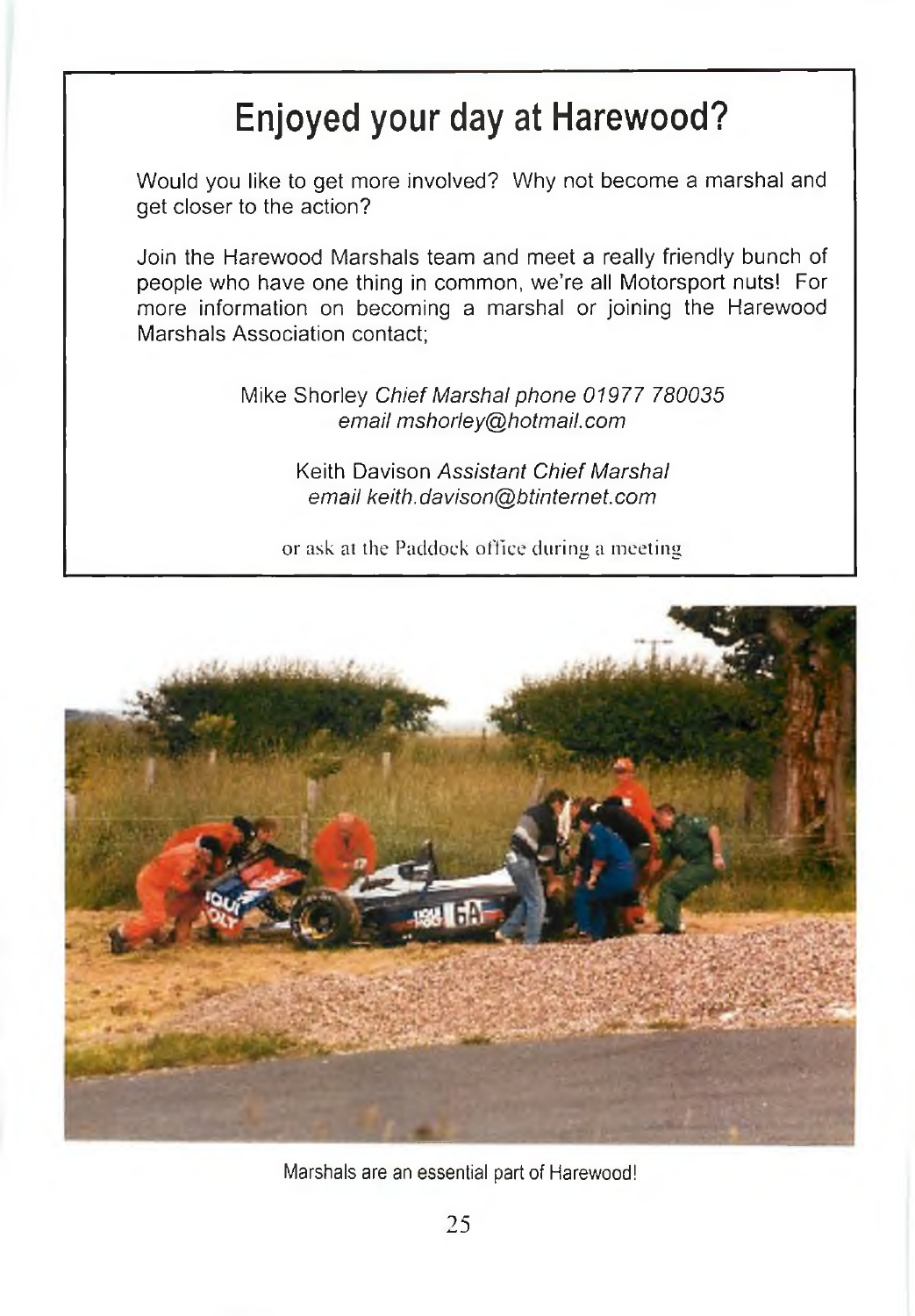# **¥ SPA TRAINING** DEVELOPMENT

Enhanced Communication Training and Organisation Development Programmes for:

- Building Business Relationships - Increasing Profitable Business

[www.enhanced-communication.co.uk](http://www.enhanced-communication.co.uk) [info@spa-td.co.uk](mailto:info@spa-td.co.uk) 01977 649000

TAILORED NON-SCRATCH **CARCOVERS** Indoor dustcovers Outdoor allweather covers Trailering covers

**MILLERS OILS** Classic and Motorsport Engine & **Transmission lubricants** Fuel additives

*In stock at most Harewood events* **Look out for llic paddock booth behind the black Vindicator Vulcan or ring 07973 237594**

THOROUGHBRED COVERS LTD 349 Kirkstall Road, LEEDS LS4 2HD, U.K. Tel:01132 795079 Fax 01132 310835

**vv w w .th o ro u g h h re d -c o ve rs.co .u k**

# HAREWOOD Speed HILLCLIMB **2004 EVENTS**

| JimThompson Trophy     | 6 <sup>th</sup> June    |
|------------------------|-------------------------|
| MSA Championship       | 3rd/4th July            |
| Montague Burton Trophy | 1 <sup>st</sup> August  |
| Summer Championship    | 29 <sup>th</sup> August |
| Greenwood Cup          | 18th September          |
| Mike Wilson Memorial   | 19th September          |

#### Simon Harrison *Wiotore^ort* Photography



Whether you're a spectator, marshall or competitor, a photograph makes a great memento of your day out. Visit

[www.srh-motorsport-photography.com](http://www.srh-motorsport-photography.com)

or telephone 07763 583640 for further details.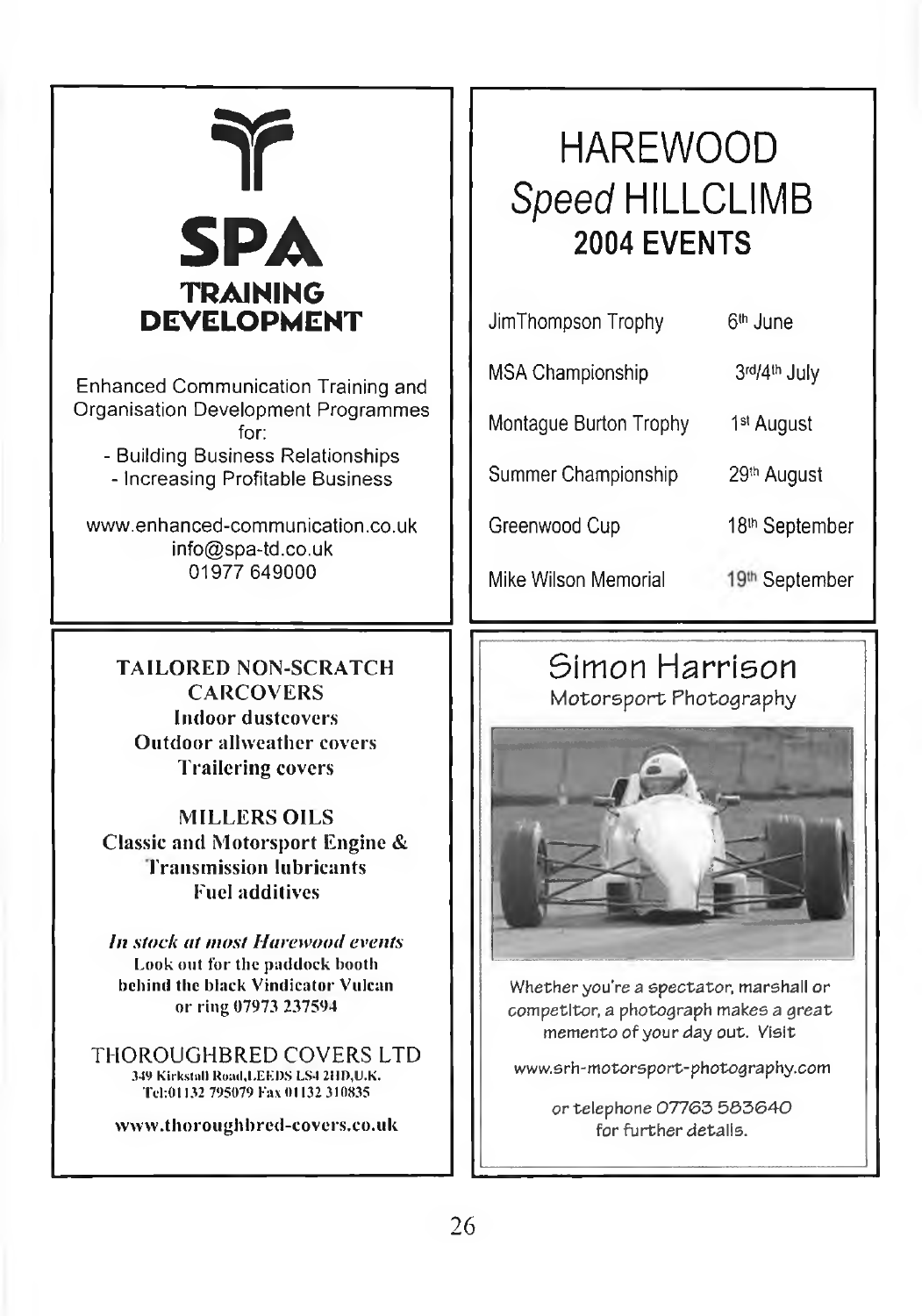### **TODAY'S CATERING**

**provided by**



# **BARNES CATERING LTD**

9 Ripley Drive, Normanton, WF6 1QT Tel; (01924) 892332 & (01924) 896148 Fax: (01924 22373

#### *Services offered include:*

- *\* Director's Lunches*
- *Corporate Hospitality*
- *French Uppercrust Unit*
- *Stadium Catering*
- *Buffet Delivery Service*
- *Hot Roast Carvery Unit*
- *l\/lobiie Catering Units*
- *Agricultural & Major Outdoor Events*
- *Licensed Bars*
- *Banquets & Dinner Functions*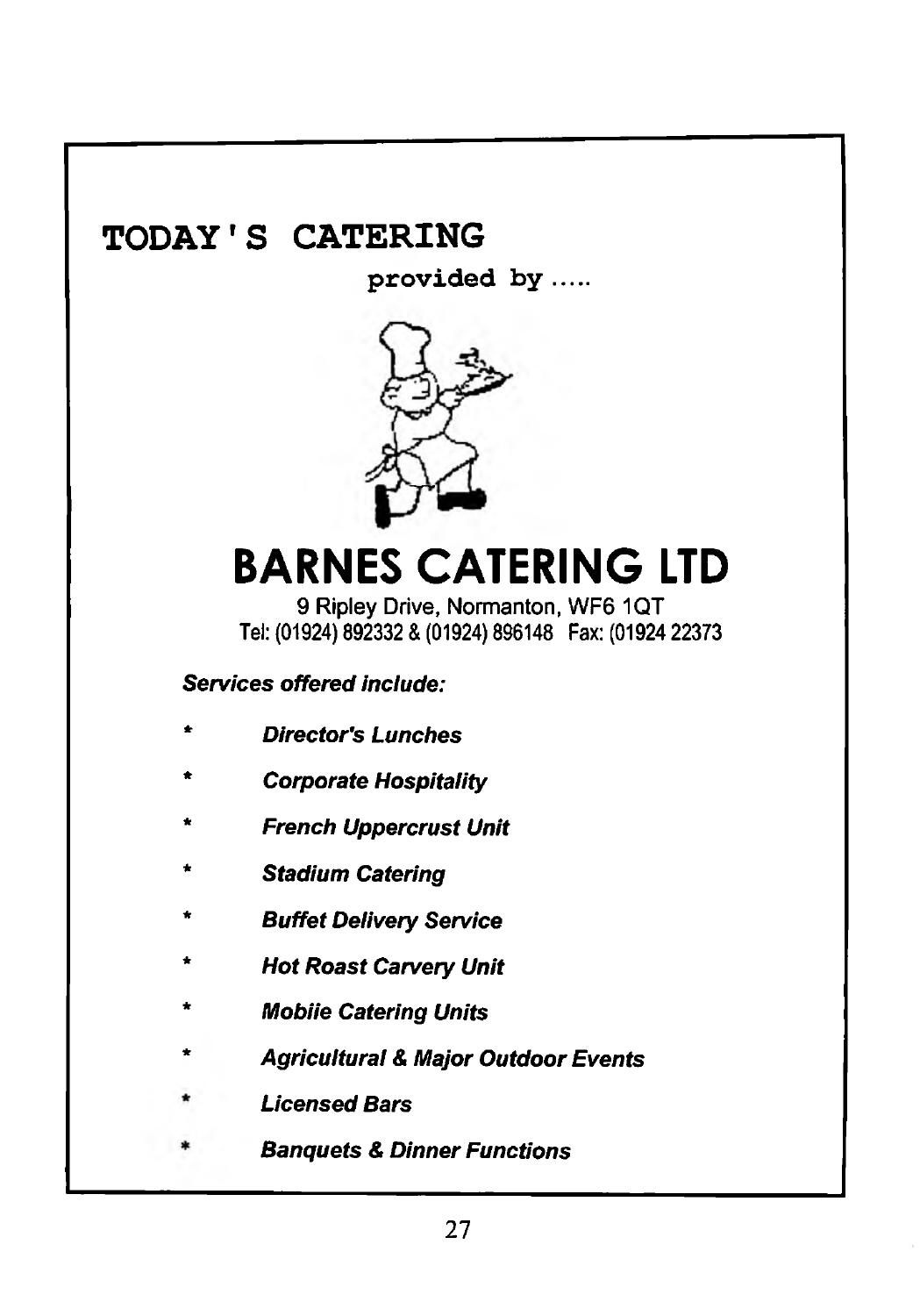

*-m m-'.* **DESIGN & MARKETING | CREATIVE SOLUTIONS FOR NEW & TRADITIONAL MEDIA** ^MARKETING LITERATURE, CORPORATE IDENTITY, ELECTRONIC MARKETING, WEB SITES, PR

TEL: 0113 225 7100 EMAIL: [INFO@DSEMOTION.COM](mailto:INFO@DSEMOTION.COM) [WWW.DSEMOTION.COM](http://WWW.DSEMOTION.COM)

**DS.EMOTION**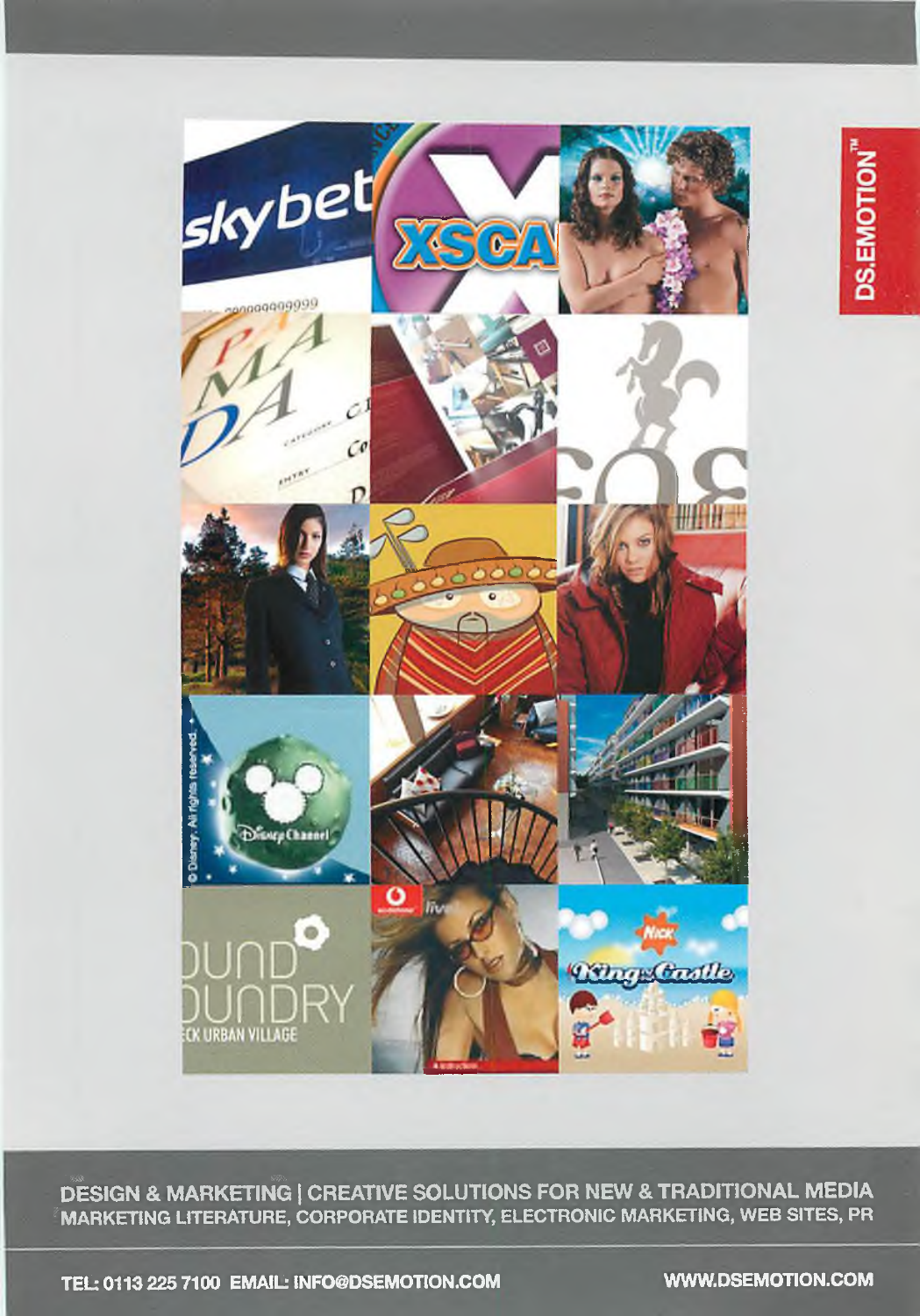# **The local firm with a global network**

Knight Frank in Leeds is ideally placed to deliver a complete range of commercial and residential property services to local, national and international clients

Tel: 0113 246 1533 [www.knightfrank.com](http://www.knightfrank.com)

**The Sports & Specialist Car Company**



**Knight Frank**

### **ALL EXAMPLES OF THE TVR MARQUE BOUGHT AND SOLD**

*For advice, valuations, technical help or sympathy, contact:*

# *Jon Waggitt*

'Warmways', Horsefair, Boroughbridge, Y051 9AD

### **Telephone 01423 324787**

**wvrw.sscarco.co.uk**

*Over two decades of TVR Experience*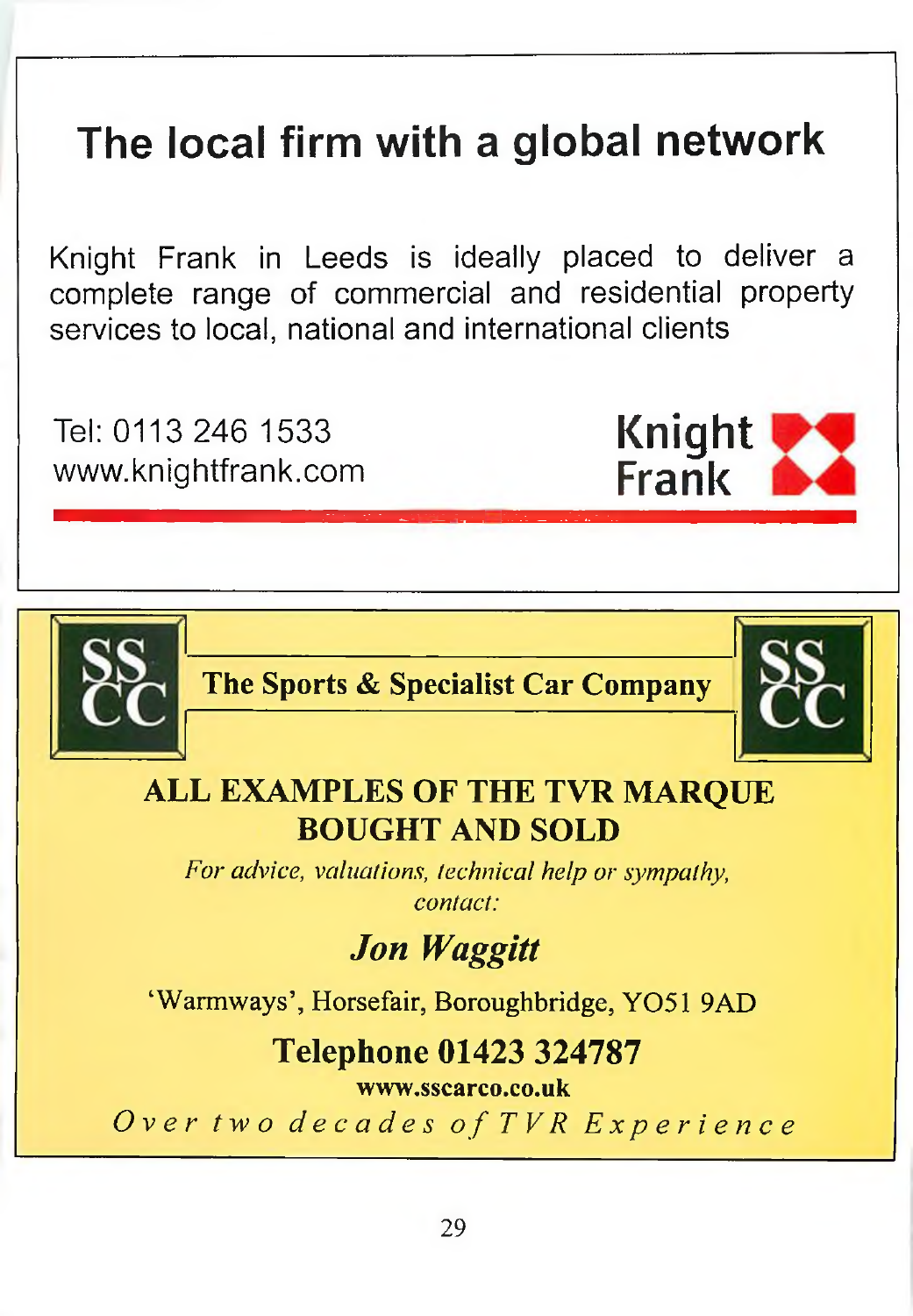# Harewood *Speed* Hill Climb Merchandise Order Form

Name

Address

**Email Email** 

Postcode Tel number

| <b>Item</b>                          | <b>Size</b>  | Price    | <b>Size</b> | Quantity | <b>Total price</b> |
|--------------------------------------|--------------|----------|-------------|----------|--------------------|
|                                      | available    |          | required    |          |                    |
| T-Shirt Mens (White or Navy)         | M.L.XL       | £ 8.00   |             |          |                    |
| <b>V-neck T-Shirt Ladies</b>         | M.L.XL       | £10.00   |             |          |                    |
| <b>T-Shirt Child</b>                 | S,M,L,XL,XXL | £ 6.00   |             |          |                    |
| <b>Baseball Shirt Mens</b>           | S/M, L/XL    | £12.00   |             |          |                    |
| <b>Baseball Shirt Ladies</b>         | <b>M/L</b>   | £11.00   |             |          |                    |
| Polo Shirt Mens                      | M.L.XL       | £13.00   |             |          |                    |
| Polo Shirt Ladies                    | 12, 14, 16   | £13.00   |             |          |                    |
| Sweatshirt                           | M.L.XL       | £15.00   |             |          |                    |
| Sweatshirt Open                      | M.L.XL       | £18.00   |             |          |                    |
| Fleece                               | M.L.XL       | £25.00   |             |          |                    |
| <b>Fleece Child</b>                  | M.L.XL       | £15.00   |             |          |                    |
| Allweather Jacket                    | M.L.XL       | £50.00   |             |          |                    |
| Prostyle Cap (Adult)                 |              | £ 7.00   |             |          |                    |
| Cap Child                            |              | £5.00    |             |          |                    |
| Cargo Beanie                         |              | £10.00   |             |          |                    |
| Holdall                              |              | £18.00   |             |          |                    |
| <b>Document Case</b>                 |              | £ 9.00   |             |          |                    |
| <b>Harewood Patch</b>                |              | £ 3.50   |             |          |                    |
| <b>BARC Patch</b>                    |              | £ 3.50   |             |          |                    |
| <b>BARC Windscreen Sticker inner</b> |              | $£$ 1.50 |             |          |                    |
| <b>BARC Windscreen Sticker outer</b> |              | £ 1.50   |             |          |                    |
| TOTAL                                |              |          |             |          |                    |

Please make all cheques payable to BARC. Adding £2.50 postage and packaging. If ordering only BARC patch and / or stickers add 50p postage and packaging

Return to Carol Wride, 124 West End Drive, Horsforth, Leeds, LS18 5JX Tel No: 0113 258 0274 email: [carol.wride@btopenworld.com](mailto:carol.wride@btopenworld.com)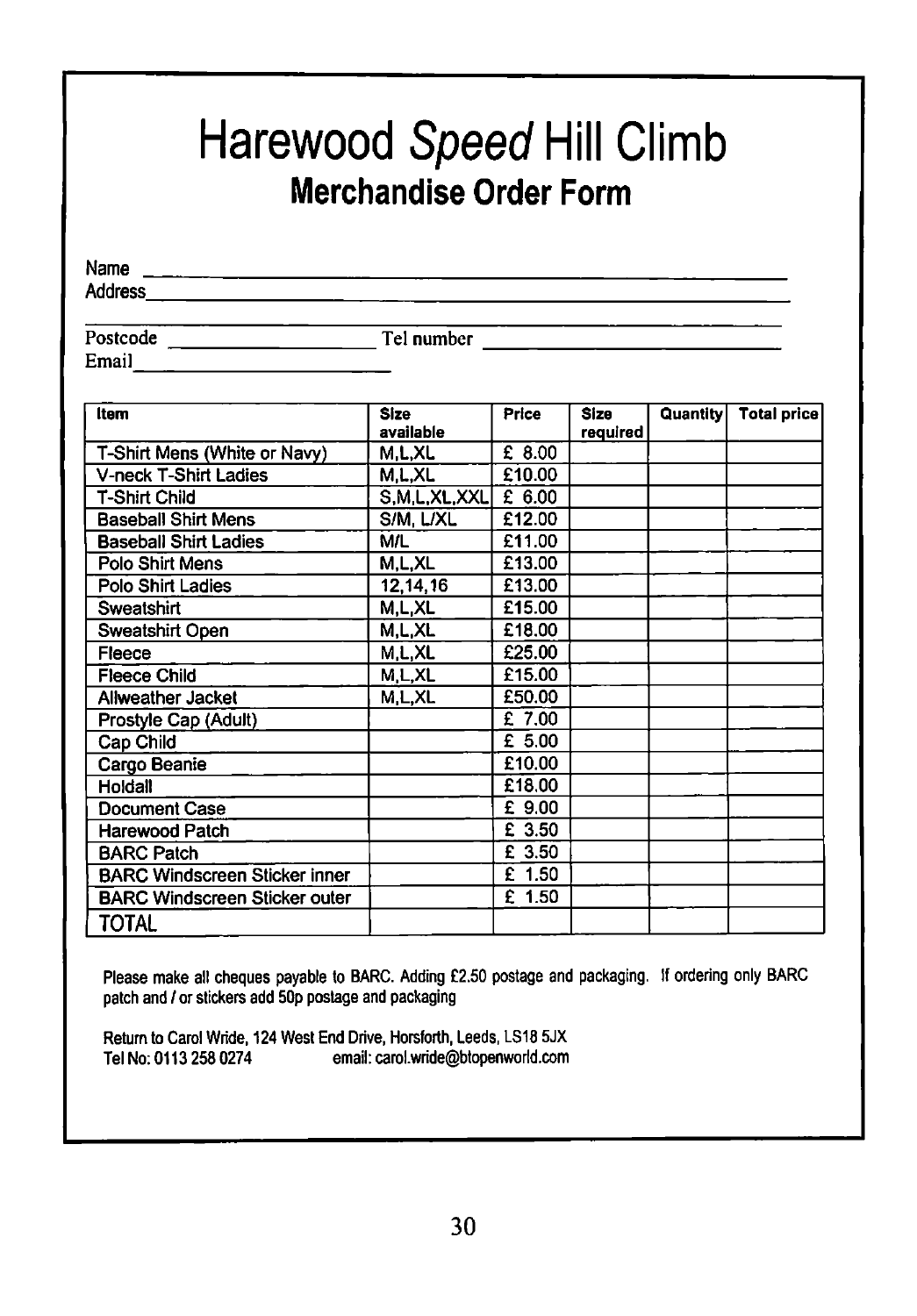